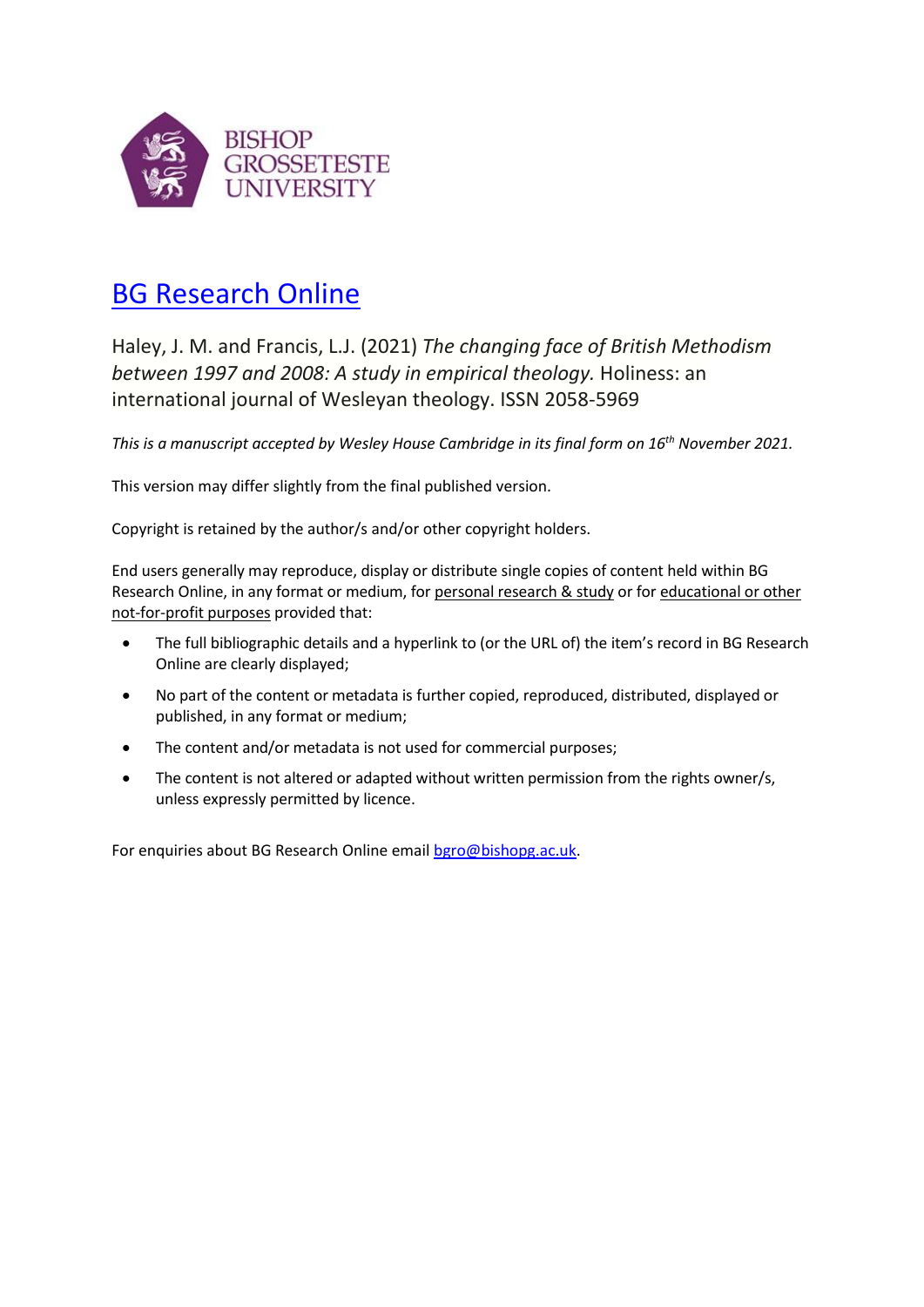*Holiness: an international journal of Wesleyan theology*

The changing face of British Methodism between 1997 and 2008:

A study in empirical theology

John M. Haley

Methodist Circuit Minister (Presbyter), Torbay, UK

https://orcid.org/0000-0002-7910-9425

Leslie J. Francis\*

Bishop Grosseteste University, Lincoln, UK

https://orcid.org/0000-0003-2946-9980

Author note: \*Corresponding author: Leslie J. Francis Professor of Religions, Psychology, and Education World Religions and Education Research Unit Bishop Grosseteste University Email: [leslie.francis@warwick.ac.uk](mailto:leslie.francis@warwick.ac.uk)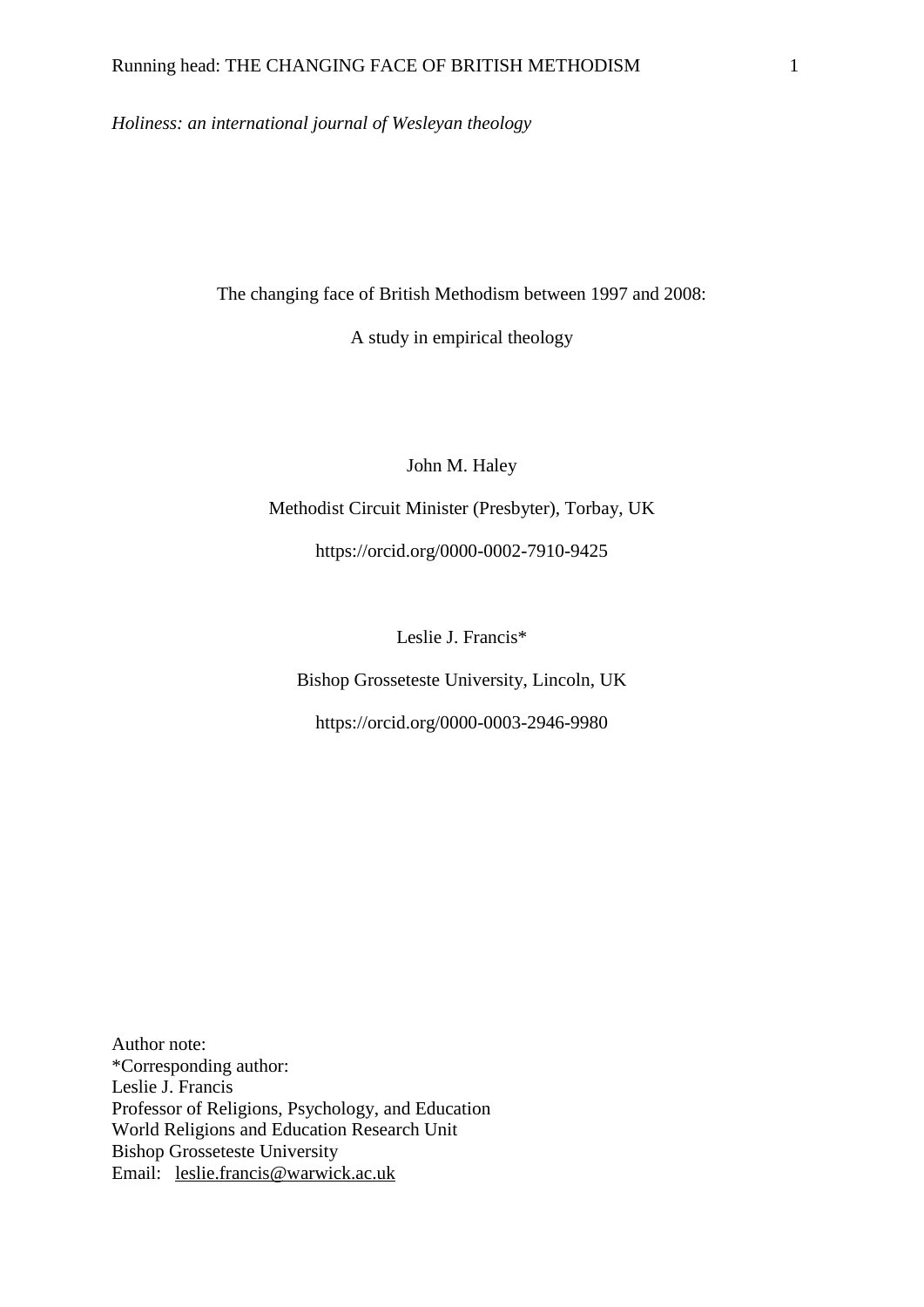#### **Abstract**

This study compares the findings of two population surveys of Methodist ministers (presbyters) serving in Great Britain in 1997 and 2008. The findings identified nine areas of change: the quality of Methodist worship is improving; Methodist worship is becoming less traditional and less distinctively Wesleyan; Communion is becoming less prioritised; ministers are learning to implement a better work-life balance; the work-related psychological wellbeing of minsters is improving; there is an increase in conservative religious beliefs; expectations on the practices and values of members is being relaxed; homosexual practice is becoming more acceptable; and welcome for Methodist-Anglican unity is receding.

*Keywords:* British Methodism, empirical theology, survey, change over time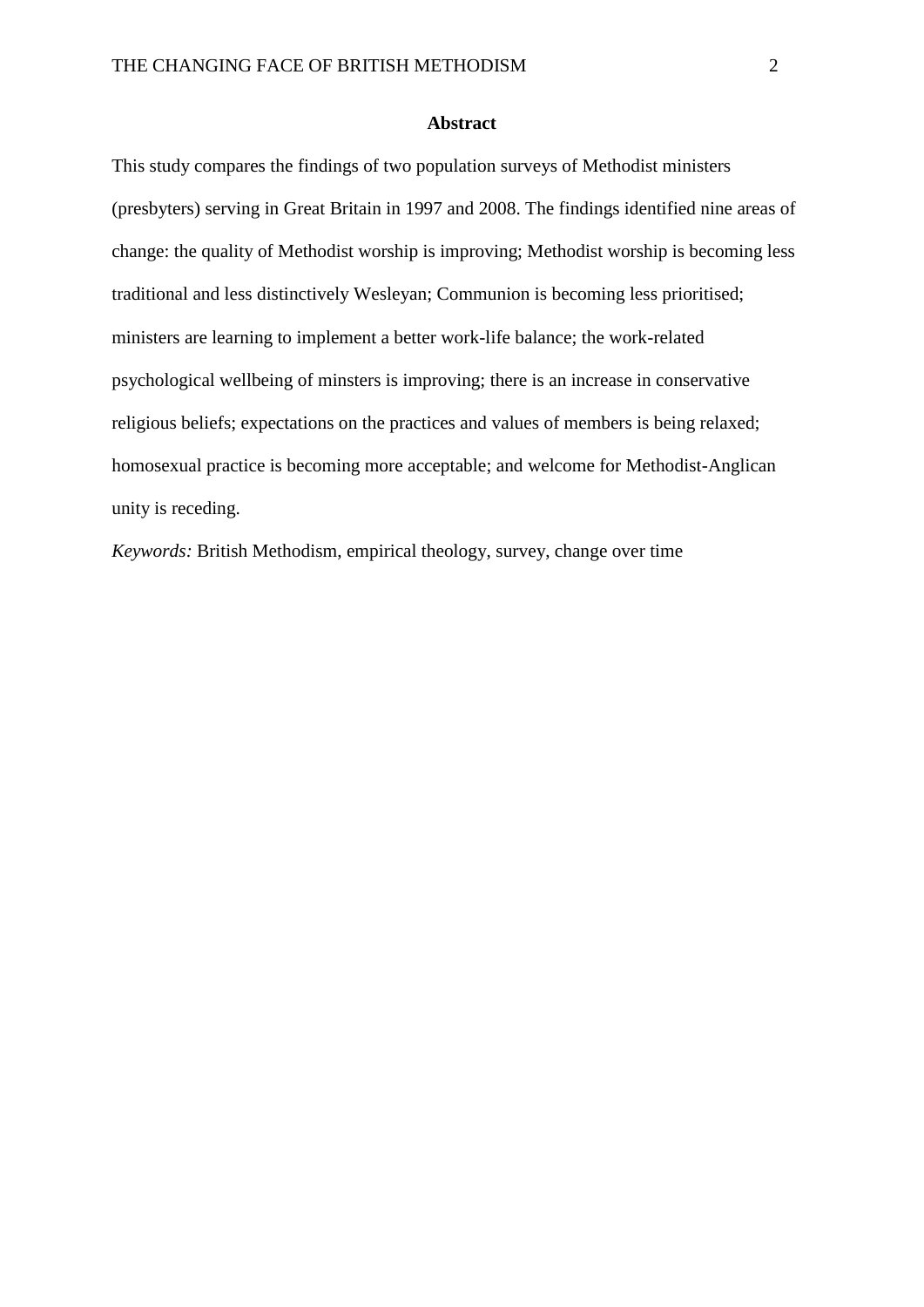#### **Introduction**

One of the core biblical roots for the emerging field of empirical theology resides in the dominical invitation to go to observe the sower at work (see Francis & Village, 2015). In step with Jesus' invitation, empirical theology has a keen eye for observing God's activity in God's world. Empirical theology is grounded in the disciplines of the theological academy, including biblical studies, systematic theology, church history and pastoral sciences, but also integrates within the theological academy insights, methods, and theories borrowed from the social sciences. Jesus' invitation to go to observe the sower at work is an observational theology that takes human experience seriously and applies both qualitative and quantitative research techniques, techniques that have been sharpened by the social sciences.

Watching the sower of good seed at work in the broad light of day, according to Mark 4: 39 (and followed closely in Matthew 13: 3-9), Jesus' listeners were first invited to employ qualitative techniques, noting the predictable patterns that occurred, distinguishing four kinds of soil. On the path, the birds ate the seed; on the stony ground, the seed failed through lack of moisture; among the thistles the seed failed because it was choked; on the good soil the seed flourished. The initiative to observe did not end there with qualitative methods. Quantitative methods were brought into play as well, noting the variation in the quantity of growth, distinguishing between thirty fold, sixty fold, and a hundred fold. Building on the foundations that he found in Mark, Matthew added a second narrative about the sower of weeds at work in the darkness of the night (Matthew 13: 24-30). On this occasion the empirical theologians were caught off guard and had failed to observe the activity that had taken place under the cloak of darkness.

The notion of empirical theology is generally attributed to Hans van der Ven and his research group in Nijmegen (see van der Ven, 1993, 1998). The maturity of the field of study was consolidated by the founding of the *Journal of Empirical Theology* in 1987 and the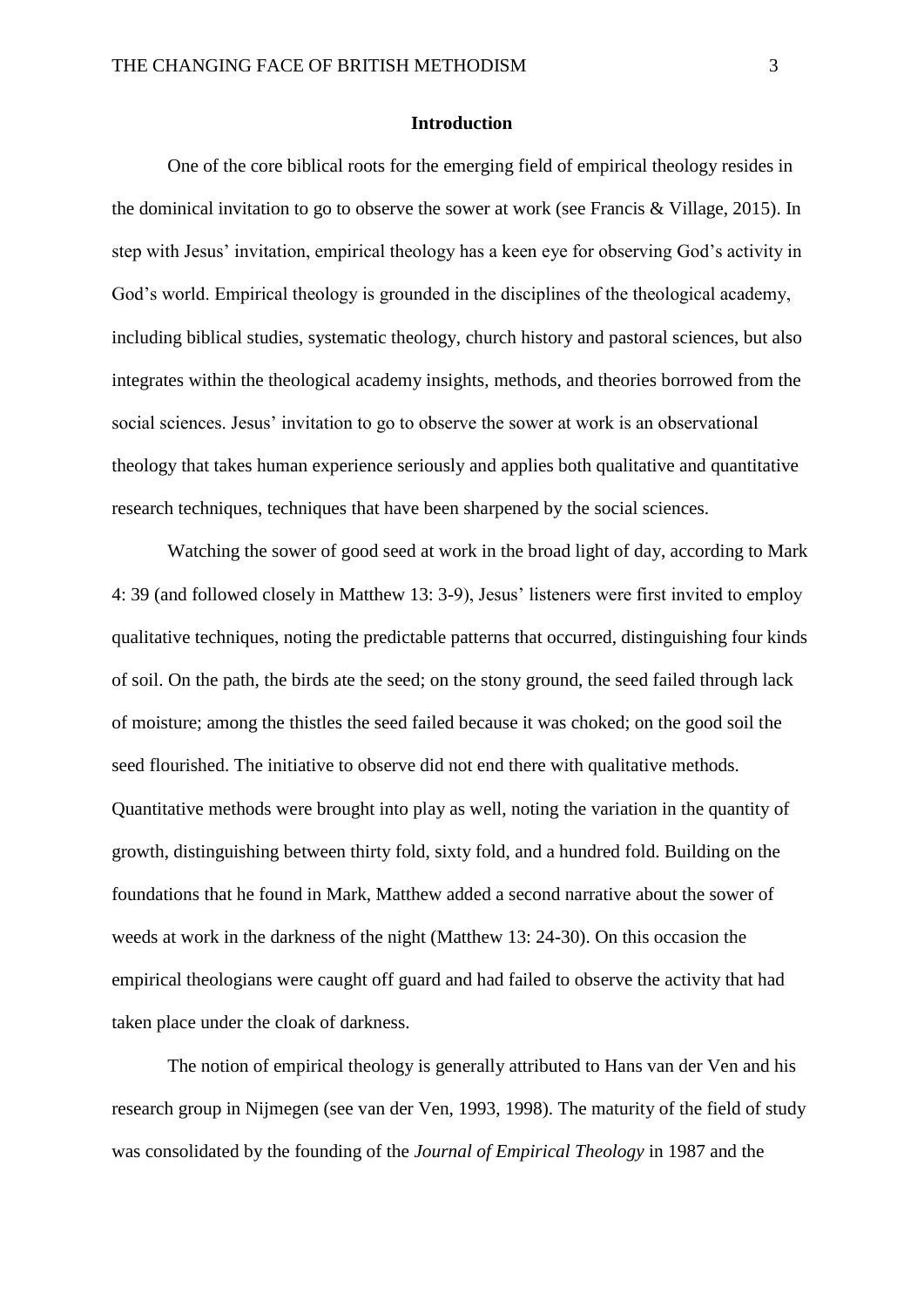International Society for Empirical Research in Theology (ISERT) in 2002. In the mid-1990s a research group working within the field of empirical theology in England and Wales initiated a series of four studies designed to observe the sower at work within four major Churches. The first of these studies, initiated by Stephen Louden in 1996, conducted a survey among Catholic parish priests, leading to the book, *The naked parish priest: What priests really think they're doing* (Louden & Francis, 2003). The second study, initiated by William K. Kay, also in 1996, conducted a survey among pastors serving in Pentecostal denominations (Assemblies of God, Elim, and the Apostolic Church), leading to the book, *Pentecostals in Britain* (Kay, 2000). The third study, initiated by John M. Haley in 1997, conducted a survey among Methodist circuit ministers (presbyters), leading to the book, *British Methodism: What circuit ministers really think* (Haley & Francis, 2006). The fourth study, initiated by Leslie J. Francis in 2001, conducted a survey among readers of the *Church Times* and drew from these data profiles of parish clergy alongside committed laity, leading to the two books, *Fragmented faith: Exploring the fault-lines in the Church of England* (Francis, Robbins, & Astley, 2005) and *The mind of the Anglican clergy: Assessing attitudes and beliefs in the Church of England* (Village & Francis, 2009).

One of the core intentions behind these four studies of Catholic priests, Pentecostal pastors, Methodist circuit ministers, and Anglican parish clergy initiated during the mid-1990s was to establish a series of base-line studies against which future developments and changes could be mapped. For example, in 2013 the study originally conducted among Anglicans in 2001 was replicated, again in collaboration with the *Church Times*. Placing the 2001 and 2013 studies side-by-side, it was possible to offer a multi-textured profile of the trajectory of the Church of England over this 12-year period, leading to the book, *The Church of England in the first decade of the 21st century* (Village, 2018).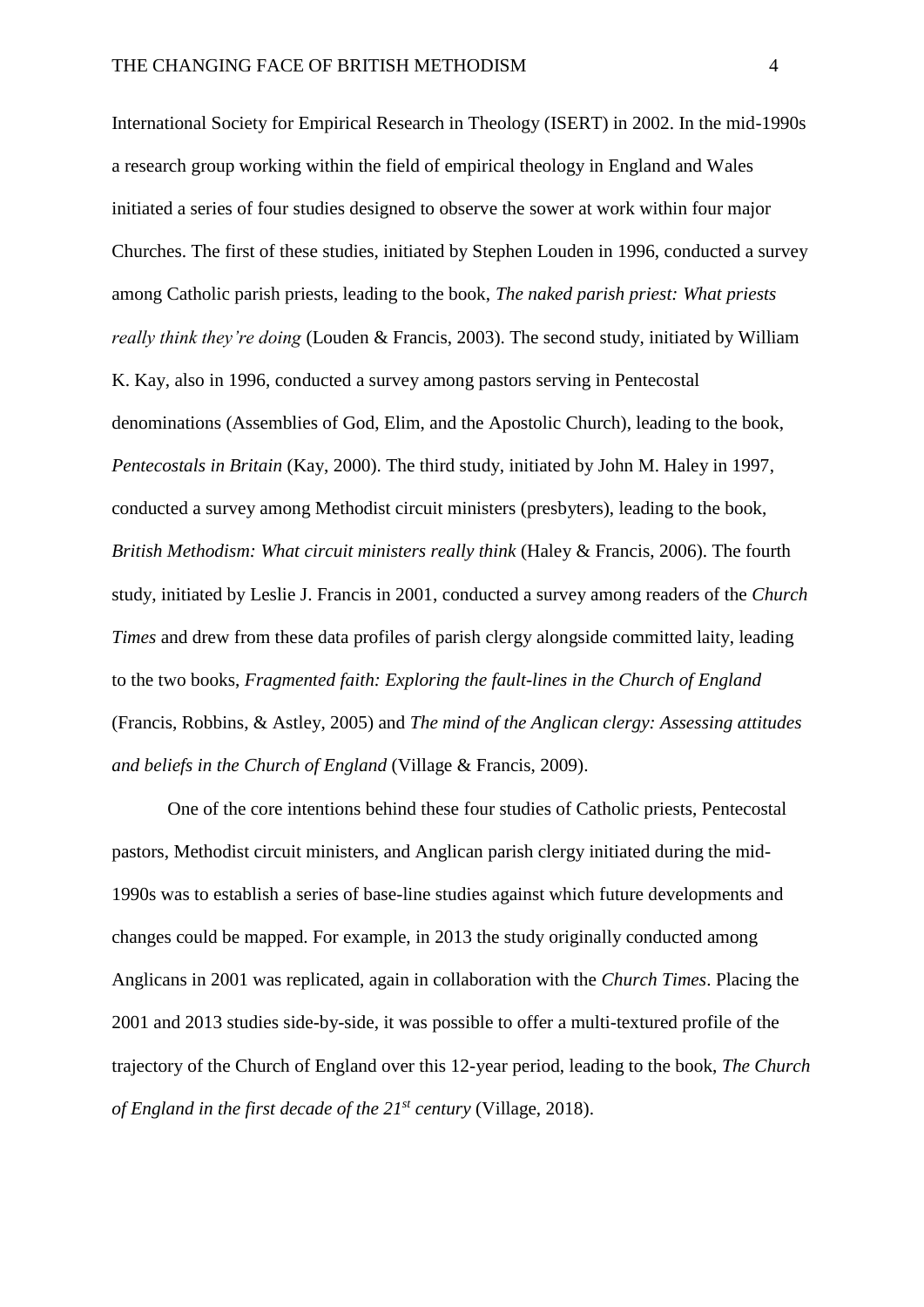Against this background the aim of the present study is to introduce the findings from the replication of the 1997 study among Methodist circuit ministers in 2008. First, however, it is necessary to introduce the context of the 1997 study.

#### **British Methodism in 1997**

The Methodist Church of Great Britain recognises two orders of ministry, presbyters and deacons. Originally, only men were trained as 'ministers' (meaning 'presbyters') and the diaconal order was only open to women to train and serve as deaconesses (from Methodist Union in 1932 these were known as 'Wesley Deaconesses'). After women were accepted as 'ministers' (presbyters) in 1974 the diaconal order faced an uncertain future and candidates were not received from 1978 to 1986. From 1987 onwards the order accepted men and women and a clearer distinction between the orders of ministry and an affirmation that both orders were equal expressions of ministry was necessary. In the circuits, while using the term 'presbyter' is now more common, Methodist members and many of the presbyters themselves still use 'minister' to mean 'presbyter', although the practice is slowly changing. The two surveys referred to in this work used 'minister' to mean 'presbyter' without any intention to denigrate the role of deacons in the Methodist Church. Future research ought properly to make the distinction and use the term 'presbyter' to indicate a minister of Word and Sacrament.

The *Methodist circuit ministers' survey* was distributed by post in May 1997 to the ministers published in the *Minutes of the Annual Conference and Directory* for the Methodist Church year 1996-1997. Appropriate follow-up reminder letters resulted in the return of 1,339 thoroughly completed questionnaires, a response rate of 74%, of which 1,269 were from ministers engaged in itinerant ministry. The findings from these data were organised around 23 themes, exploring five main issues: Sunday services, doctrinal diversity, multiple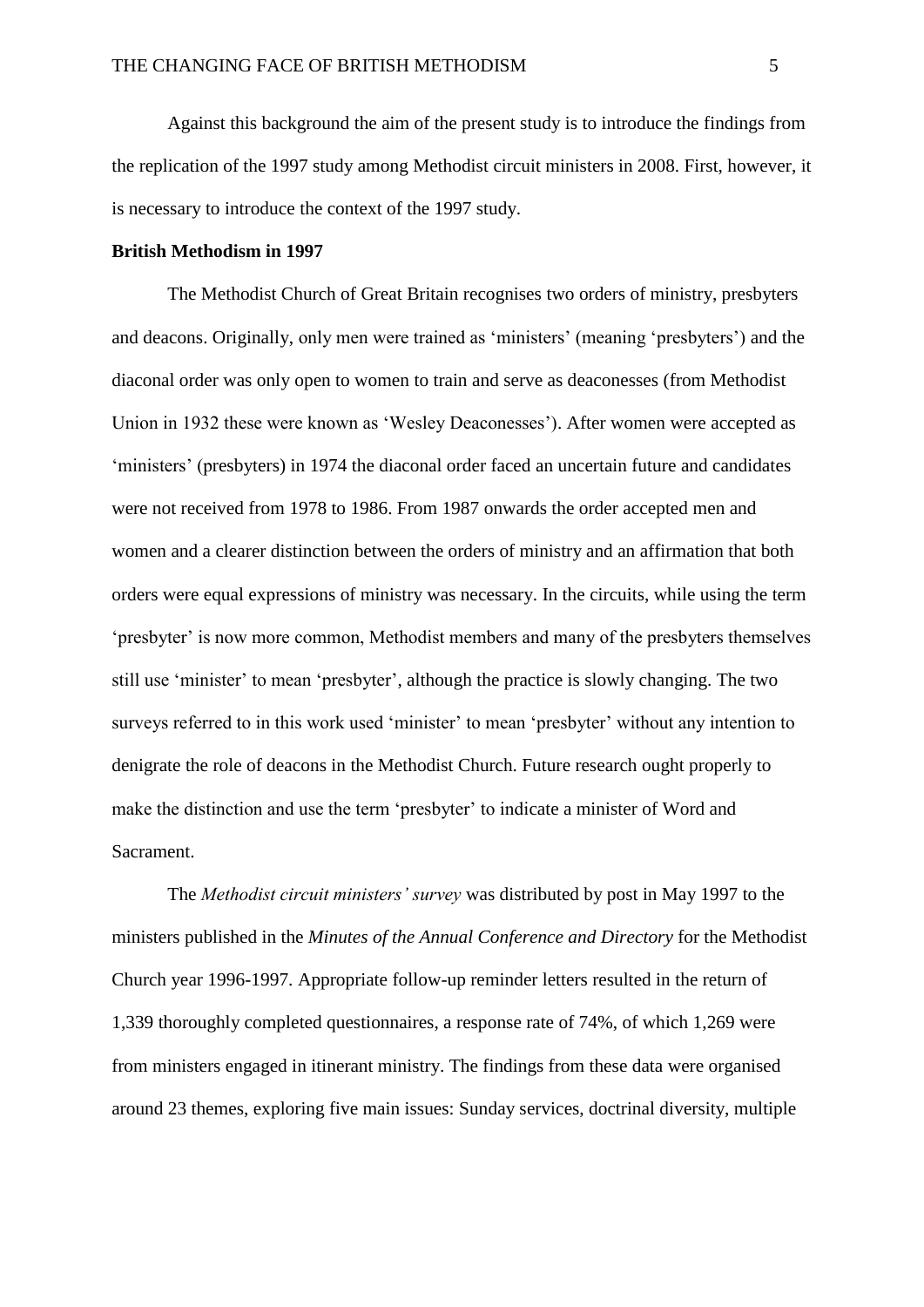pastorates, itinerancy, and future church structure. Distilling these data, Haley and Francis (2006) draw attention to 14 main conclusions.

In terms of Sunday services, two thirds of the ministers made the point that, for them, Methodist worship is often dull.

In terms of preaching, the majority of ministers showed a lack of confidence in the quality of preaching offered within Methodist churches. Fewer than half of the ministers considered that Methodist ministers are generally good preachers.

In terms of competing demands, one major reason behind the dissatisfaction which ministers experience with the worship and preaching in their churches concern the multiple and competing demands on their time. Two unhealthy consequences of this experience may be the erosion of proper boundaries around work, and the erosion of work-related satisfaction.

In terms of doctrinal diversity, the rich diversity within Methodism and the nature of itinerancy suggest that individual congregations may be exposed at different times to both rigid doctrinal orthodoxy and to more liberal interpretations of the Christian tradition. The ministers were aware that such experience may challenge and strengthen some congregations, but also discomfort and weaken others.

In terms of the nonconformist conscience, the data suggested that British Methodism had lost its clear disapproval of alcoholic beverages and of small-scale gambling.

In terms of multiple pastorates, although the majority of Methodist ministers continued to value the positive aspects of multiple pastorates, many were now feeling frustrated by spreading their ministry too thinly and by feeling that congregations fail to recognise the competing claims made by other congregations on their time, attention, and resources of the ministers whom they share in common.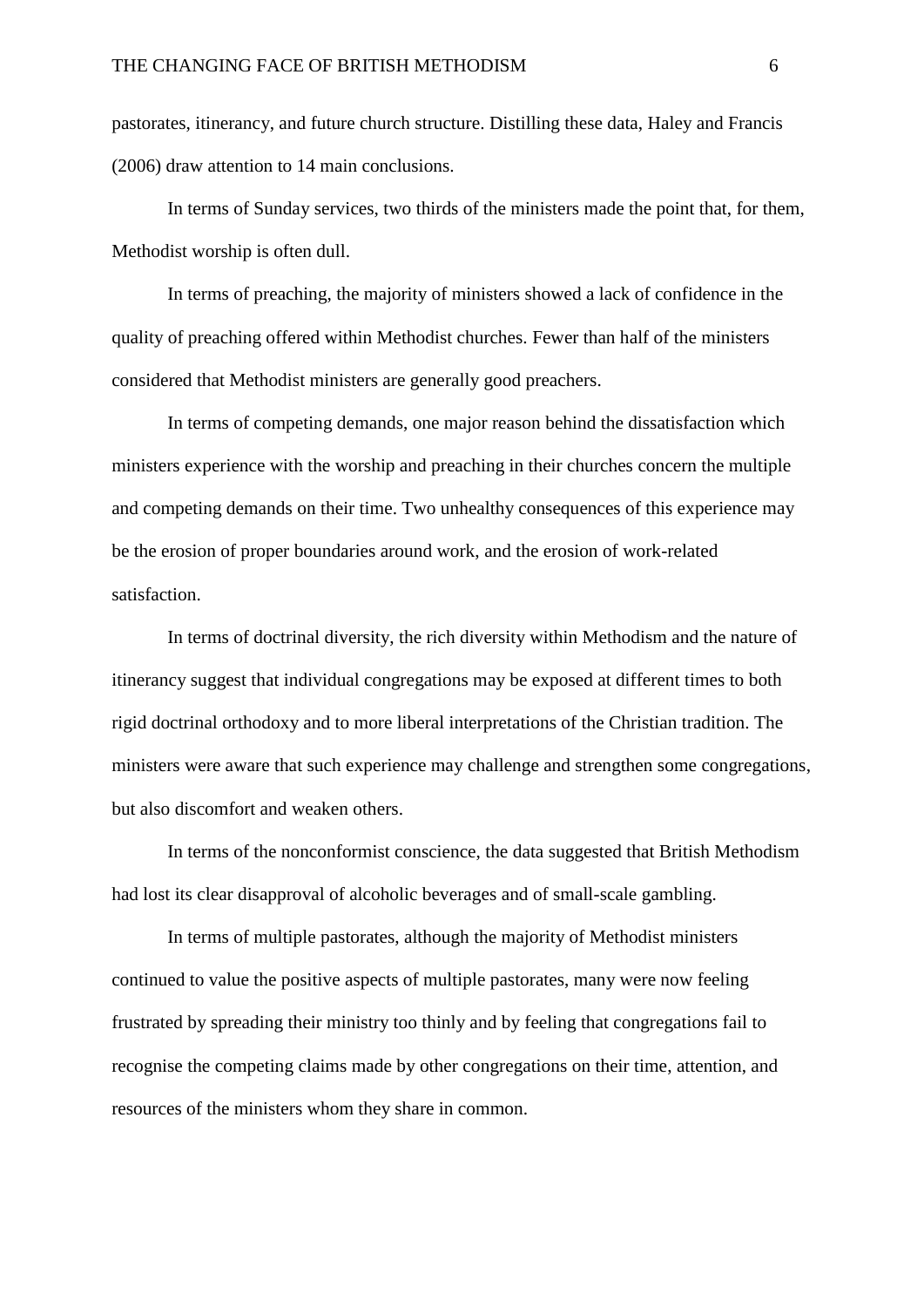In terms of local church growth, the majority of ministers were far from convinced that the system within which they operated incentivised church growth. Many of them felt that the model of the circuit plan militated against implementing the very changes that local churches need for the potential for growth to be realised.

In terms of closing churches, although many ministers recognised that there are strong grounds to resist the closure of churches in an attempt to rationalise the provision of Methodist worship, around one in three ministers saw the continuing existence to separate congregations within their circuit in much more negative terms.

In terms of itinerancy, although the majority of Methodist circuit ministers clearly value itinerancy, nearly two-fifths of them felt than the system has located them in an appointment that does not particularly suit their individual gifts.

In terms of ecumenical considerations, although many ministers are very open to ecumenical collaboration, they also remain very conscious of the distinctive heritage of their Methodist tradition. Just one in six believed in the three-fold order of ministry in the Anglican style and only a minority would welcome episcopacy.

In terms of stress and burnout, the data drew attention to the unacceptably high proportion of Methodist circuit ministers who felt emotionally drained by their ministry and who displayed other signs of work-related stress, professional burnout, and poor work-related psychological health.

In terms of satisfaction in ministry, the data drew attention to the strong sense of work-related satisfaction and enjoyment and to a strong sense of calling. The presence of a high level of positive affect helps to offset the negative consequences of the equally high level of negative affect as evidenced by emotional exhaustion.

In terms of the future, the data drew attention to high levels of anxiety about the future of the Methodist Church, in spite of high levels of emotional loyalty to the Methodist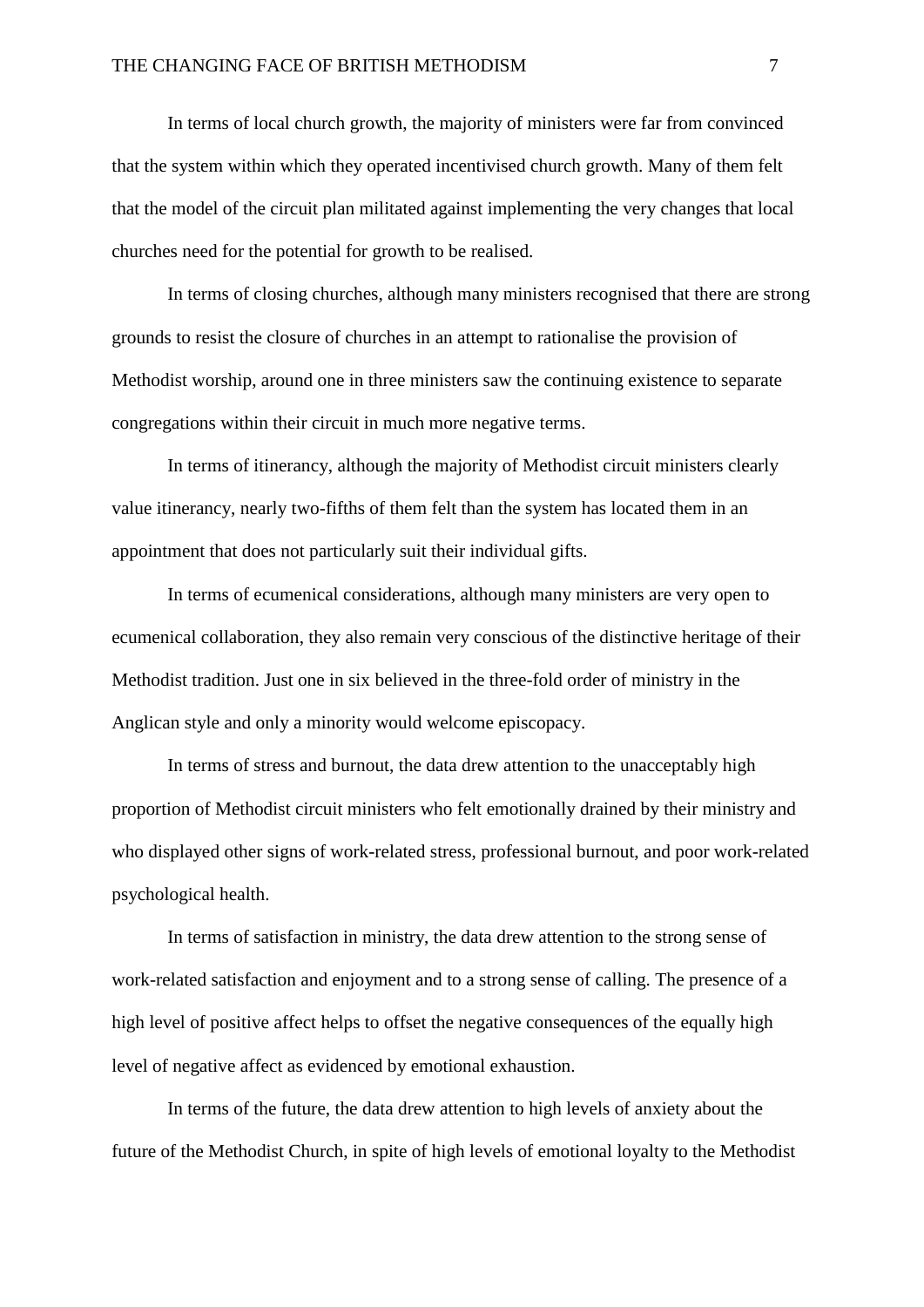Church. The worrying feature of these data concerned the way in which, among the younger generation of ministers, loyalty was lower and anxiety was higher.

In terms of age trends, the data drew attention to ways in which younger ministers differed from their older colleagues. Younger ministers were more orthodox in their religious beliefs, more conservative in their theological position, and less liberal in their ethical values.

#### **Research question**

It is against this background that the present study considers the findings from the replication conducted in 2008. The research question identifies the areas showing the greatest differences between the two sets of data collected in 1997 and in 2008.

#### **Method**

#### **Procedure**

The *Methodist Circuit Ministers' Survey 2008* was distributed in May by post to the ministers published in the *Minutes of the Annual Conference and Directory* for the Methodist Church year 2007-2008. The survey was accompanied by a pre-paid reply envelope. Participants were assured of anonymity and confidentiality. Appropriate follow-up reminder letters resulted in the return of 951 thoroughly completed questionnaires, a response rate of 60%, of which 874 were from ministers engaged in itinerant ministry.

#### **Measures**

The 24-page questionnaire comprised six sections. The present analyses are derived from the second section. This section presented 225 short focused items that had also been used in the 1997 survey. Participants were informed that the section 'explores your views on circuit ministry. Please read each sentence carefully and think, "How true is this of me?"' Responses were rated on a five-point Likert scale: agree strongly (5), agree (4), not certain (3), disagree (2), and disagree strongly (1).

#### **Participants**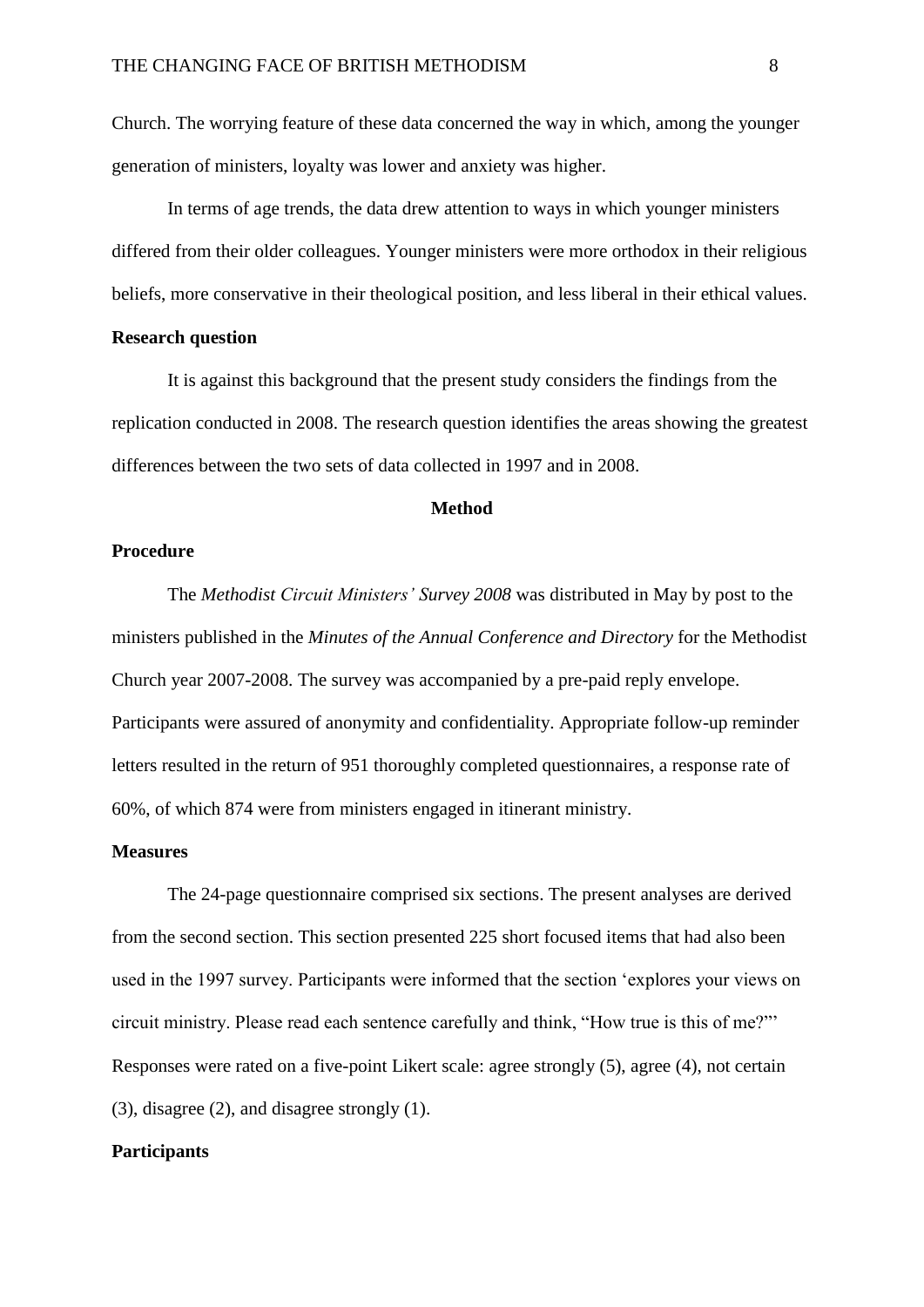The 874 itinerant ministers comprised 282 female ministers (31%) and 592 male ministers (69%). In terms of age, 31 were under the age of 36, 160 aged between 36 and 45, 332 aged between 46 and 55, 322 aged between 56 and 65, and 29 aged over 65. In terms of status, 345 were superintendent ministers, 481 ordained ministers, and 48 probationer ministers.

#### **Results**

The levels of endorsement for many of the 225 items in this part of the survey were remarkably similar in 1997 and 2008: 29 received the same rating on both occasions; for 45 there was a difference of one percent, for 38 of two percent, for 30 of three percent, for 15 of four percent, and for 10 of five percent. Of the remaining items, 31 fell into nine clear themes which we have characterised as concerning Methodist worship, identity of Methodist worship, Communion, work-life balance, work-related psychological wellbeing, religious belief, expectations as members, attitude toward homosexuality, and Methodist-Anglican unity. These nine themes summarise the main shifts in the overall views of Methodist circuit minsters between 1997 and 2008. Each of these nine themes will be reviewed in turn.

#### - insert table 1 about here -

The four items in table 1 capture the change in Methodist circuit minsters' views on Methodist worship. Between 1997 and 2008 Methodist ministers have grown in confidence regarding the quality of Methodist worship. While in 1997 65% of Methodist ministers rated Methodist worship as often dull, the proportion fell to 56% in 2008. While in 1997 under half of Methodist ministers generally rated Methodist ministers as good preachers (46%), the proportion rose to 56% in 2008. While in 1997 under a quarter of Methodist ministers generally rated local preachers as good preachers (23%), the percentage rose to 33% in 2008. Consistent with this greater confidence in Methodist worship, there was an increase in the proportion of ministers who felt that they were giving adequate time to preparing for services.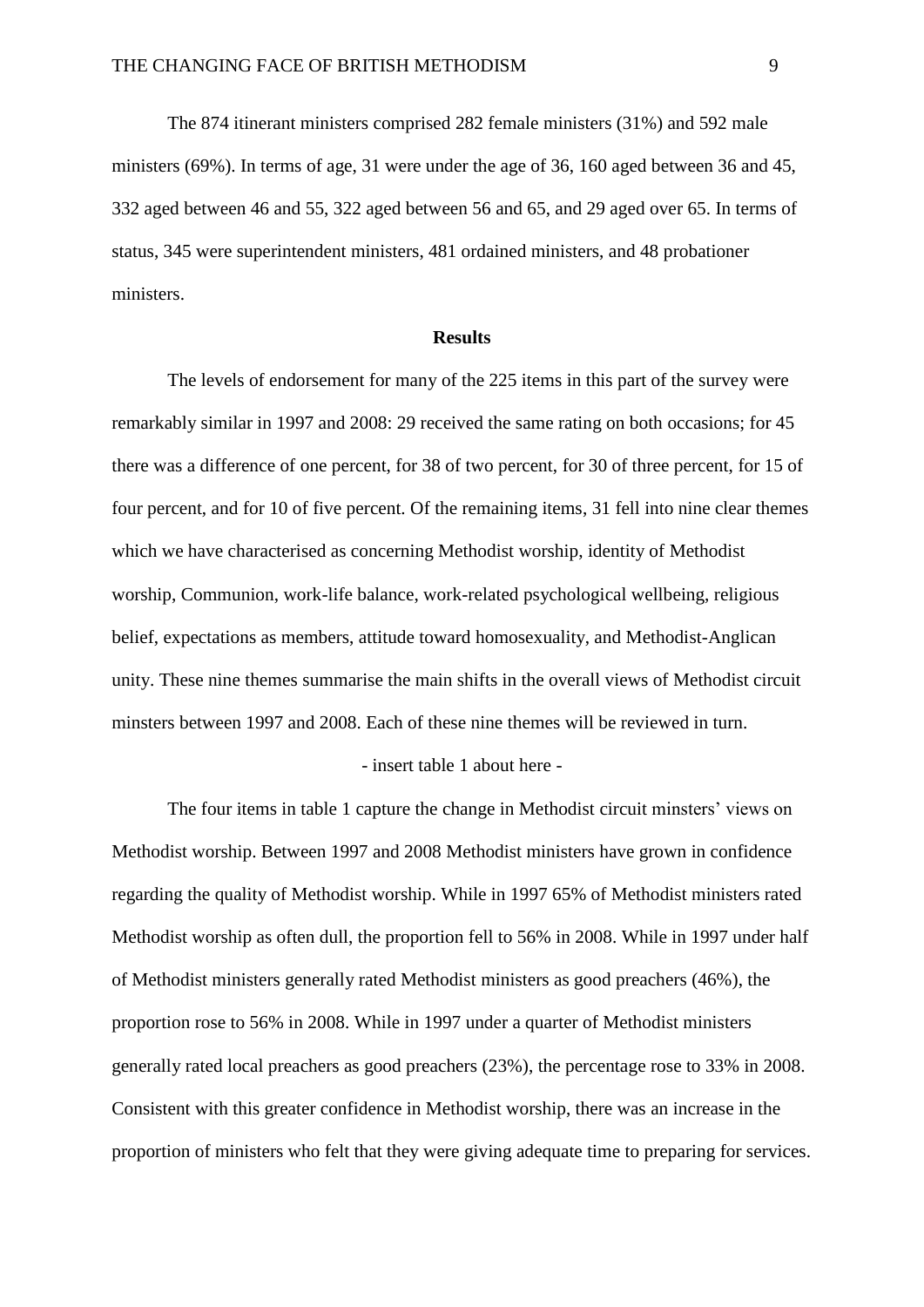While in 1997 52% of Methodist ministers felt that they spend too little time in preparation for sermons and worship, the proportion fell to 46% in 2008. Although the figures for 2008 may still be read as a fairly damning assessment of Methodist worship, the trajectory is in the right direction toward improvement.

- insert table 2 about here -

The four items in table 2 capture the change in Methodist circuit ministers' views on the identity of Methodist worship. This change in the identity of Methodist worship is reflected in two primary shifts. The first shift concerns a movement away from what may be regarded as traditional Methodist hymnody. While in 1997, three quarters of Methodist ministers regarded singing traditional hymns as a vital part of their Christian ministry (74%), the proportion had fallen to 59% in 2008. While in 1997 over half of Methodist ministers regard using the hymns of Wesley in worship as important to them (55%), the proportion had fallen to 42% in 2008. The second shift concerns a movement away from what may be regarded as traditional ministerial dress for conducting worship. While in 1997 61% of Methodist ministers maintained that ministers should wear clerical collars for Sunday worship, the proportion fell to 55% in 2008. Over the same period there was a similar drop in the proportion of Methodist ministers who maintained that ministers should wear vestments for Sunday worship (from 18% to 10%). Under the influence of the liturgical movement from the mid-1980s there was a fashion among circuit ministers to replace the traditional black robes with an array of more colourful alternatives, which may have been considered vestments. The comparison between 1997 and 2008 suggests that what ministers wore for Sunday worship had become much more a matter of personal choice.

#### - insert table 3 about here -

The three items in table 3 capture the change in Methodist circuit ministers' views on communion. This change is reflected in two primary shifts. The first shift concerns the fall in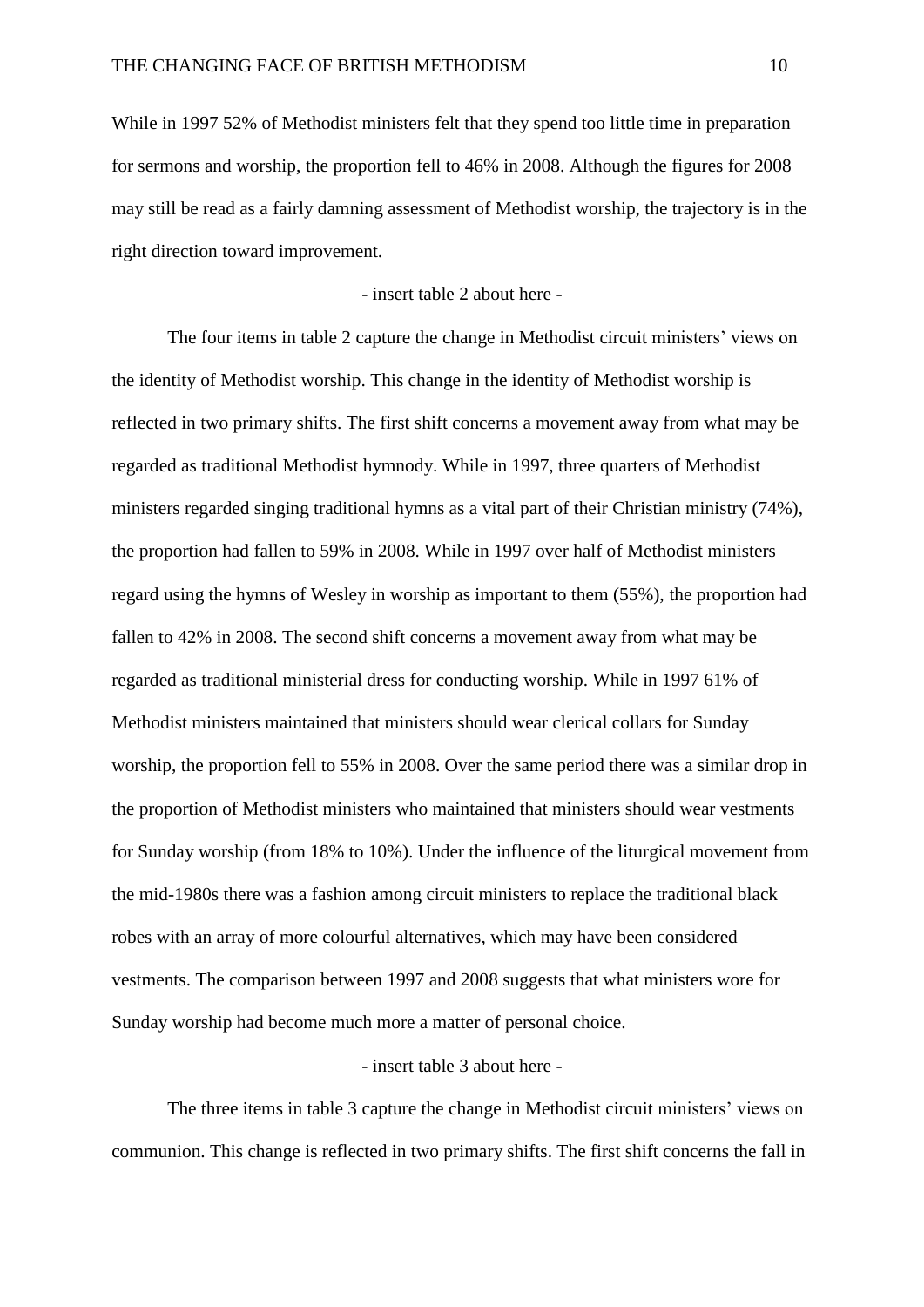emphasis on weekly communion. While in 1997 over a third of Methodist ministers preferred weekly communion to be the norm (37%), the proportion had fallen to a quarter in 2008 (25%). The second shift concerned the rise in opening the table to children. While in 1997 87% of Methodist ministers agreed that children aged 7-11 years should be welcome to receive communion, the proportion rose to 95% in 2008. While in 1997 66% of Methodist ministers agreed that children aged under 7 years should be welcome to receive communion, the proportion rose to 84% in 2008.

#### - insert table 4 about here -

The four items in table 4 capture the change in Methodist circuit ministers' views on their work-life balance. Between 1997 and 2008 Methodist ministers have made progress in separating private life from ministerial duties. While in 1997 just over a third of Methodist ministers agreed that they were able to keep their private life and their ministerial duties separate (36%), the proportion rose to 45% in 2008. This trajectory is reflected both in family life and in friendship patterns. In 1997 58% of Methodist ministers felt that they spent too little time with their family, but the proportion had dropped in 2008 to 53%. In 1997, 57% of Methodist ministers felt that most of their close friends were not members of their church, but the proportion had risen in 2008 to 67%. This trajectory is also reflected in a growing tendency to take time away from work. While in 1997 59% of Methodist ministers regularly took their weekly day off, the proportion rose in 2008 to 70%. While in 1997 24% of Methodist ministers regularly took their three quarterly days off, the proportion rose in 2008 to 34%.

#### - insert table 5 about here -

The three items in table 5 capture the change in the work-related psychological wellbeing of Methodist circuit ministers. These data demonstrate some improvement. The key statistics that reflect this improvement relate to the sense of resilience in overcoming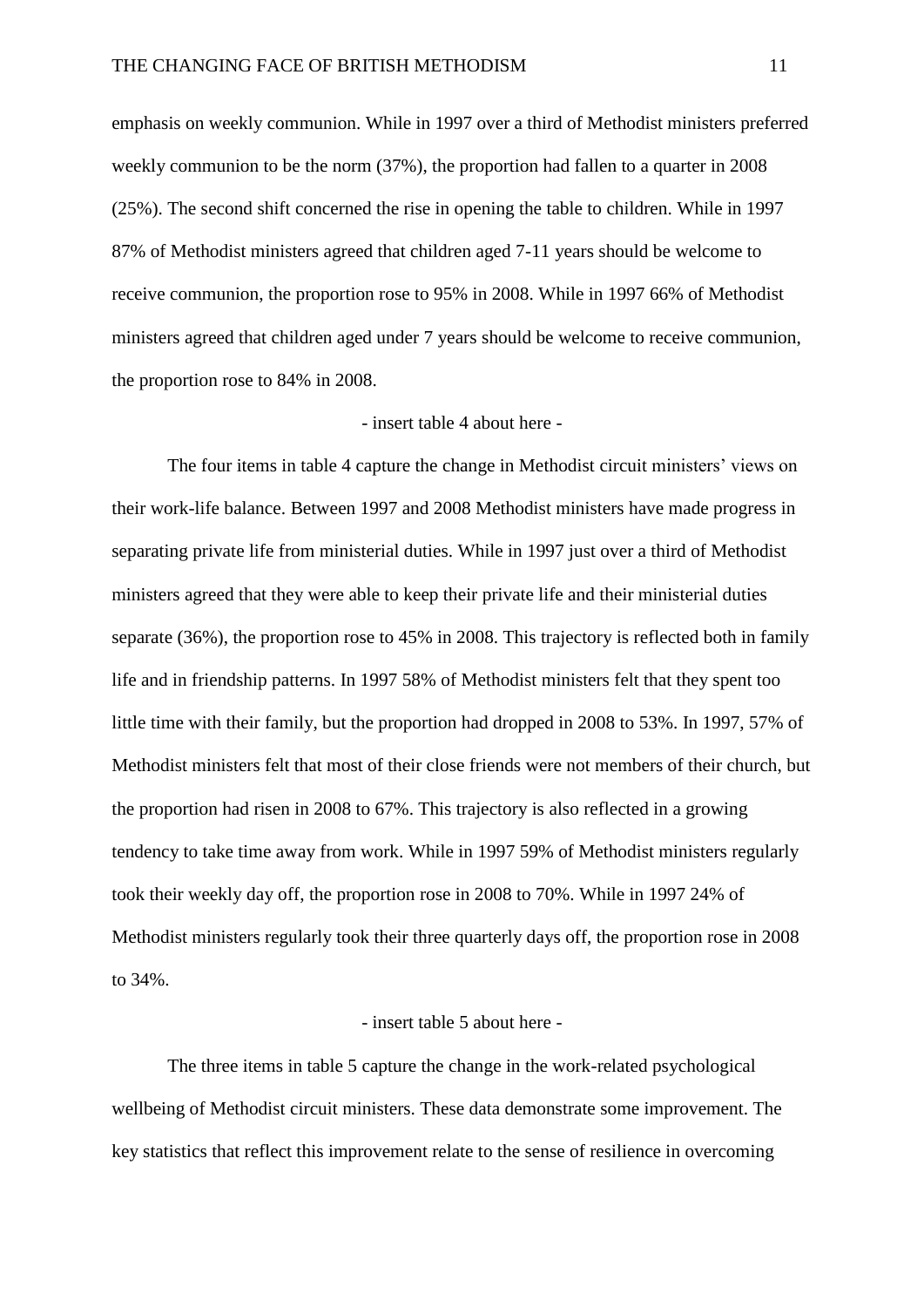difficulties. In 1997 59% of Methodist ministers regarded themselves as successful in overcoming difficulties in their ministry, but then the proportion increased in 2008 to 67%. The other two items in table 5 do not reflect the same magnitude of change. They have been included because they are indicative of improved work-related psychological wellbeing as conceptualised by the model of balanced affect. The balanced affect model suggests that improved work-related psychological wellbeing involves both decrease in negative affect and increase in positive affect. The item concerning accomplishing worthwhile things in ministry belongs to the domain of positive affect, and here endorsement rose from 61% in 1997 to 66% in 2008. The item concerning feeling emotionally drained belongs to the domain of negative affect, and here endorsement dropped from 45% in 1997 to 42% in 2008.

#### - insert table 6 about here -

The four items in table 6 capture the change in the religious beliefs of Methodist circuit ministers. The move is toward a more biblically conservative system of religious beliefs. While in 1997 three quarters of Methodist ministers believed that Jesus physically rose from the dead on the first Easter Sunday (75%), the proportion rose in 2008 to 83%. While in 1997 a third of ministers believed that the Bible is the infallible word of God (34%), the proportion rose in 2008 to 41%. While in 1997 half of Methodist ministers believed in the personal and visible return of Jesus (50%), the proportion rose in 2008 to 60%. While in 1997 14% of Methodist ministers believed that Christians are in daily conflict with demons, the proportion rose in 2008 to 23%.

#### - insert table 7 about here -

The four items in table 7 capture the change in the expectations placed by Methodist circuit ministers on the behaviour of church members. The move is toward a more liberal position. While in 1997 88% of Methodist ministers maintained that church members should attend worship each Sunday, the proportion fell in 2008 to 76%. While in 1997 64% of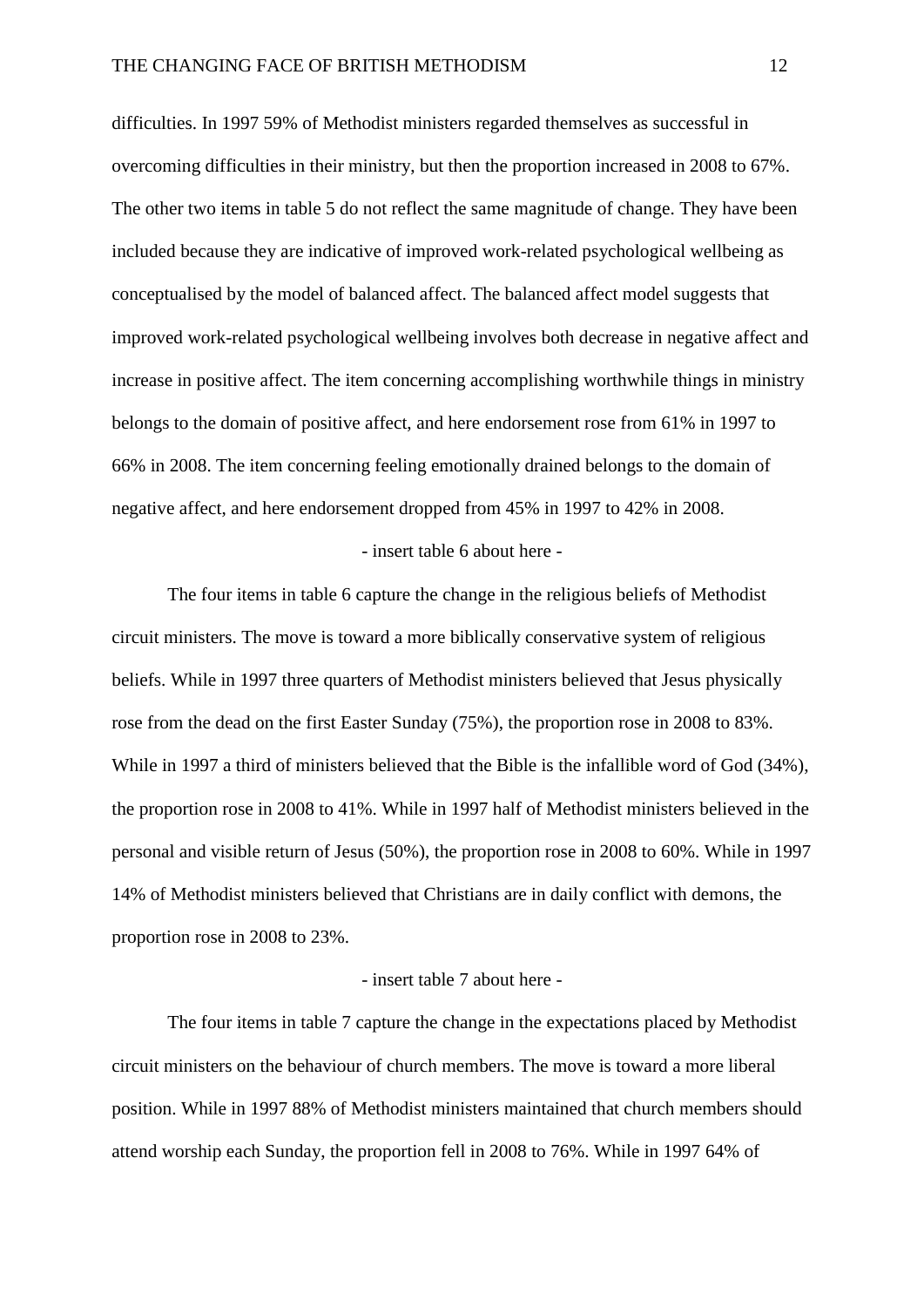Methodist ministers maintained that church members should not buy National Lottery tickets, the proportion fell in 2008 to 47%. While in 1997 45% of Methodist ministers maintained that church members should not smoke, the proportion fell in 2008 to 39%. While in 1997 40% of Methodist ministers maintained that church members should not normally buy or sell on Sundays, the proportion fell in 2008 to 27%.

#### - insert table 8 about here -

The four items in table 8 capture the change in the attitudes of Methodist circuit ministers toward homosexual practice. The move is toward a more accepting attitude. In 1997 the majority of Methodist ministers had accepted that homosexual orientation should present a bar neither for membership (90%) nor to ordination (90%). This level of endorsement remained virtually unchanged in 2008. In 1997 Methodist ministers were more cautious about homosexual practice, with 45% maintaining that homosexual practice should not be a bar for membership and 29% maintaining that homosexual practice should not be a bar to ordination. The level of endorsement was raised in 2008 to 61% in respect of membership and to 43% in respect of ordination.

#### - insert table 9 about here -

The four items in table 9 capture the change in the attitude of Methodist circuit ministers toward unity with the Anglican Church. The move is in the direction away from Methodist-Anglican unity. While in 1997 over half of Methodist ministers said that they would welcome Methodist-Anglican unity (54%), in 2008 that proportion has fallen to under half (44%). While in 1997 a quarter of Methodist ministers said that they would accept episcopal ordination after their Methodist ordination (25%), the proportion fell in 2008 to 15%. While in 1997, 21% of Methodist ministers said that they would welcome assimilation into the historic episcopate, the proportion fell in 2008 to 15%.

#### **Conclusion**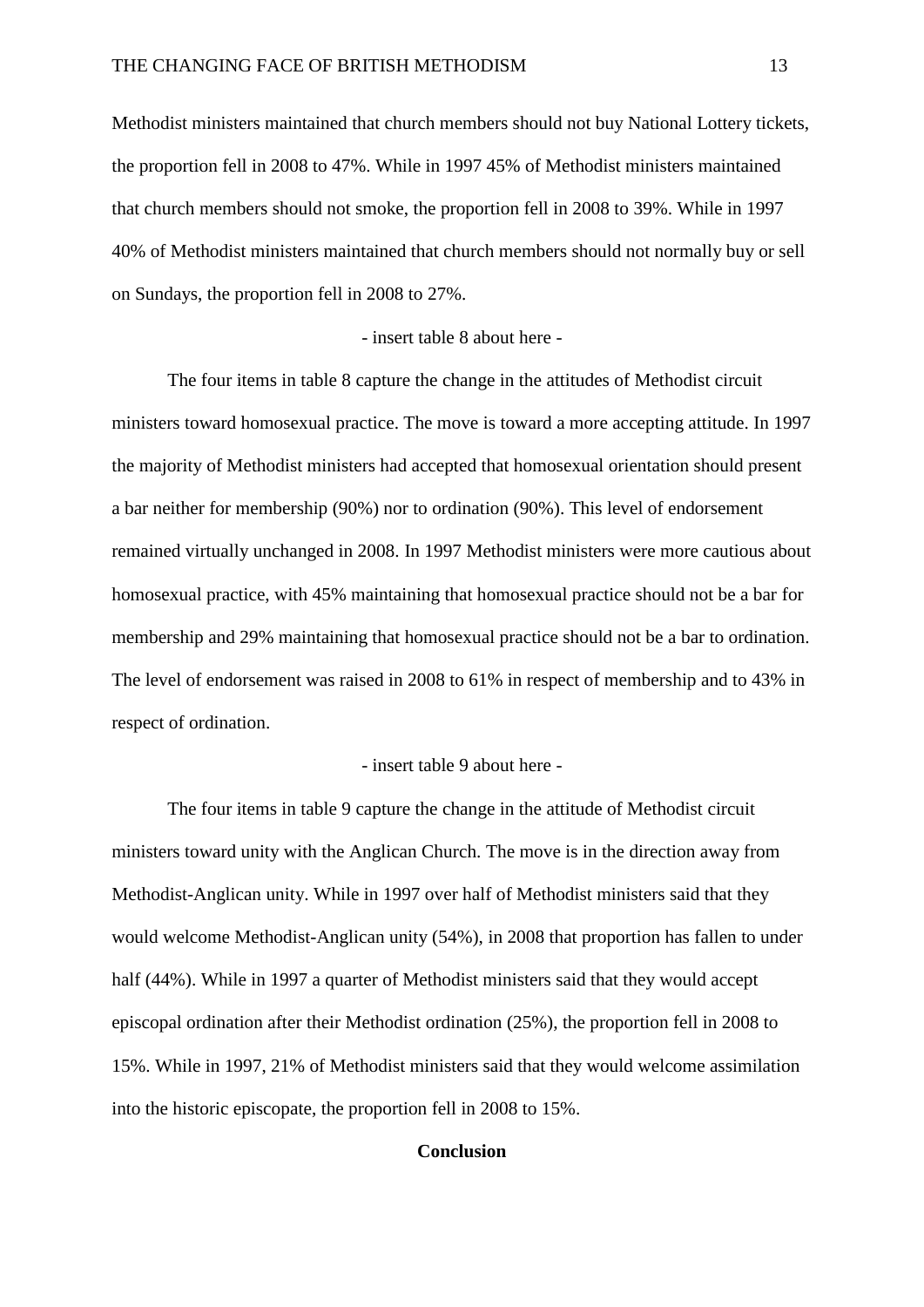The present study set out to compare the findings from two population surveys conducted in 1997 and 2008 among Methodist ministers serving in Great Britain in circuit ministry. Of the 225 items in the survey that were completed on both occasions, separated by a period of 11 years, for 167 items there was less than 5% fluctuation in the level of response between 1997 and 2008. In other words, three out of every four items in the survey showed little change over this period of time. It is, however, the items that revealed change over this period of time that may be of most interest in assessing the trajectory of the Methodist Church, as seen through the eyes of circuit ministers. These items have been analysed and discussed within nine main themes leading to the following conclusions.

The findings suggest that the quality of Methodist worship is improving. At the same time, the 2008 data give little room for complacency. In 2008 56% of circuit ministers rated Methodist minsters as good preachers and 33% rated local preachers as good preachers. If preaching were to be central to the character of Methodist worship, there may still be room for improvement.

The findings suggest that Methodist worship is becoming less traditional and less distinctively Wesleyan. The 2008 data are interesting because they raise questions about the distinctiveness of the Methodist offering within the contemporary Christian landscape. Does Methodist worship need to have a distinctive contribution to make to this changing landscape, or is it content to merge alongside other providers?

The findings suggest that the Methodist position on communion is changing in two important directions. On the one hand, lower priority is given to communion. In 2008, just 25% of circuit ministers preferred weekly communion to be the norm. On the other hand, greater priority is given to opening the table to young children. In 2008, 84% of circuit ministers agreed that children aged under 7 years should be welcome to receive communion. These shifts have clear implications for positioning Methodism within the ecumenical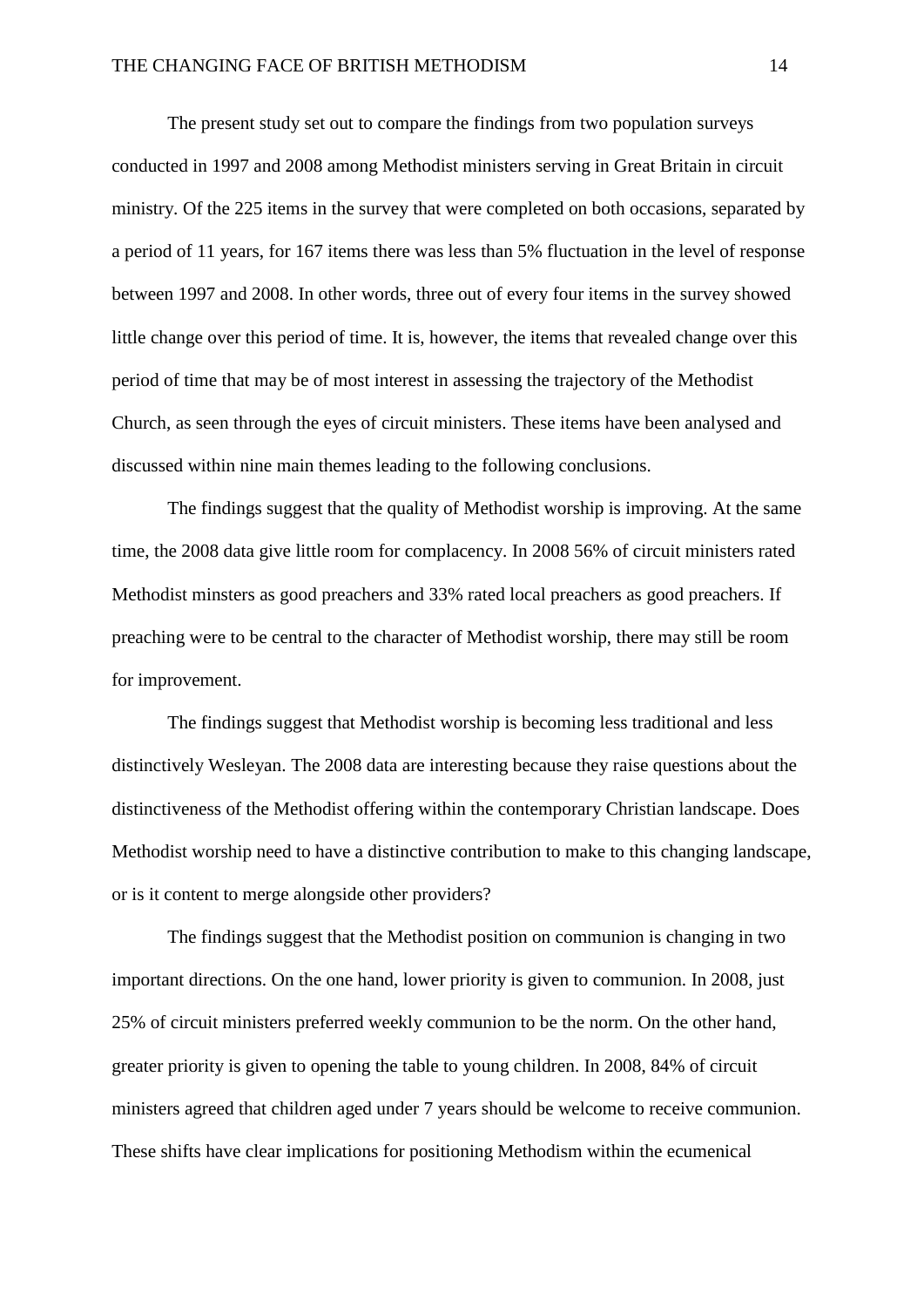landscape, for shaping ecumenical partnerships, and for determining the mobility of those who came to faith in a Methodist context for migration within other church traditions.

The findings suggest that ministers are learning to implement a better work life balance. In 2008, 45% of circuit ministers agreed that they were able to keep their private life and their ministerial duties separate. This statistic can be read in a variety of ways. Those who applaud the professionalisation of Christian ministry may read this as progress in the right direction. Those who maintain that Christian ministry is a distinctive way of life may show somewhat less enthusiasm. What is evident from the data, however, is the clear division between 45% of circuit ministers who maintain this approach and 55% who do not. The principle of itinerancy suggests that individual circuits have a fifty percent chance of their minister being replaced by candidates who take a different position on this matter from their predecessors.

The findings suggest that the work-related psychological wellbeing of ministers is improving. At the same time, the 2008 data demonstrate further room for improvement. The balanced-affect model of work-related psychological wellbeing (Village, Payne, & Francis, 2018) suggests that improved work-related psychological wellbeing involves both lower levels of negative affect and higher levels of positive affect, since positive affect serves to neutralise the detrimental effects of negative affect. As an indicator of negative affect, in 2008 42% of circuit ministers reported that they felt emotionally drained by their ministry. This is not a healthy situation in which to operate ministry effectively. Here is a statistic worth bringing down further. As an indicator of positive affect, in 2008 66% of circuit ministers reported that they were accomplishing many worthwhile things in their ministry. The finding that 34% of circuit ministers did not feel that they were accomplishing many worthwhile things in their ministry, is a second statistic worth bringing down further.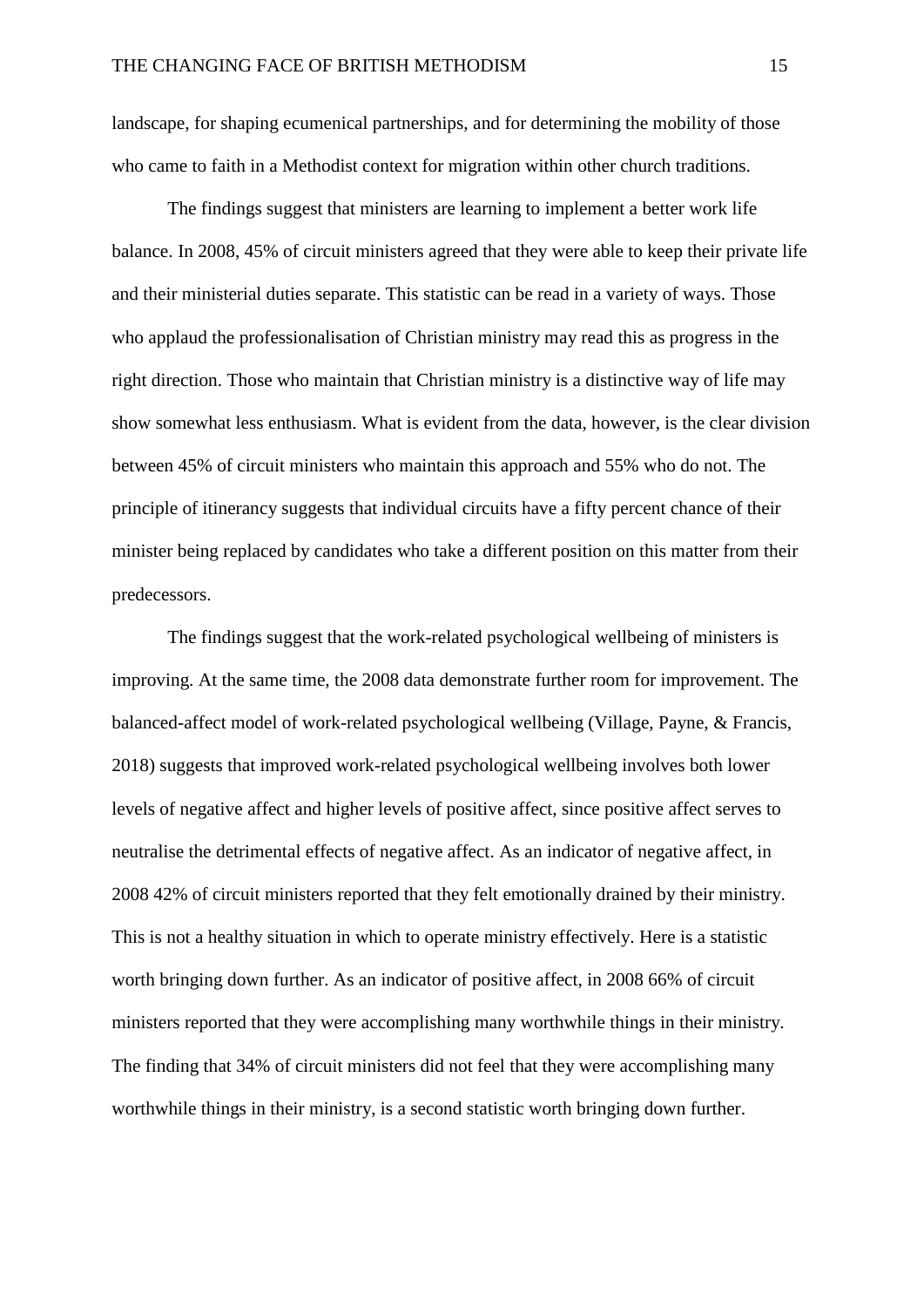The findings suggest that there is an increase in conservative beliefs among Methodist circuit ministers. In 2008, 83% believed Jesus physically rose from the dead on the first Easter Sunday, 41% believed the Bible is the infallible word of God, and 23% believed Christians are in daily conflict with demons. These statistics can be read in a variety of ways. Theological diversity may be a recognised strength within Methodism. At the same time, however, such diversity, viewed within the context of itinerancy, carries implications not only for the identity of individual circuits, but also for the ecumenical links forged within circuits. Issues may need to be faced at local levels when circuit ministers who proclaim biblical inerrancy are replaced by more liberal ministers, and equally when more liberal ministers are replaced by those who preach biblical inerrancy.

The findings suggest that expectations held by circuit ministers on the practices and values of members is being relaxed. For example, while in 1997 40% of circuit ministers maintained that church members should not normally buy or sell on Sundays, the proportion fell in 2008 to 27%.

The findings suggest that homosexual practice is becoming more acceptable to circuit ministers, both for membership and for ordination. In 2008 61% of circuit ministers agreed that homosexual practice should not be a bar for membership, and 43% agreed that homosexual practice should not be a bar to ordination. These statistics may be read in a variety of ways. Ethical diversity may be a recognised strength within Methodism. At the same time, like theological diversity, ethical diversity carries implications within itinerancy for stationing, acknowledging sensitivity for local circuits, and for ecumenical collaboration. This shift, however, is puzzling in light of the growth in the proportion of circuit ministers who accepted the Bible as the infallible word of God from 34% in 1997 to 41% in 2008. Further research may be needed to explain the intellectual coherence of those diverging patterns of response.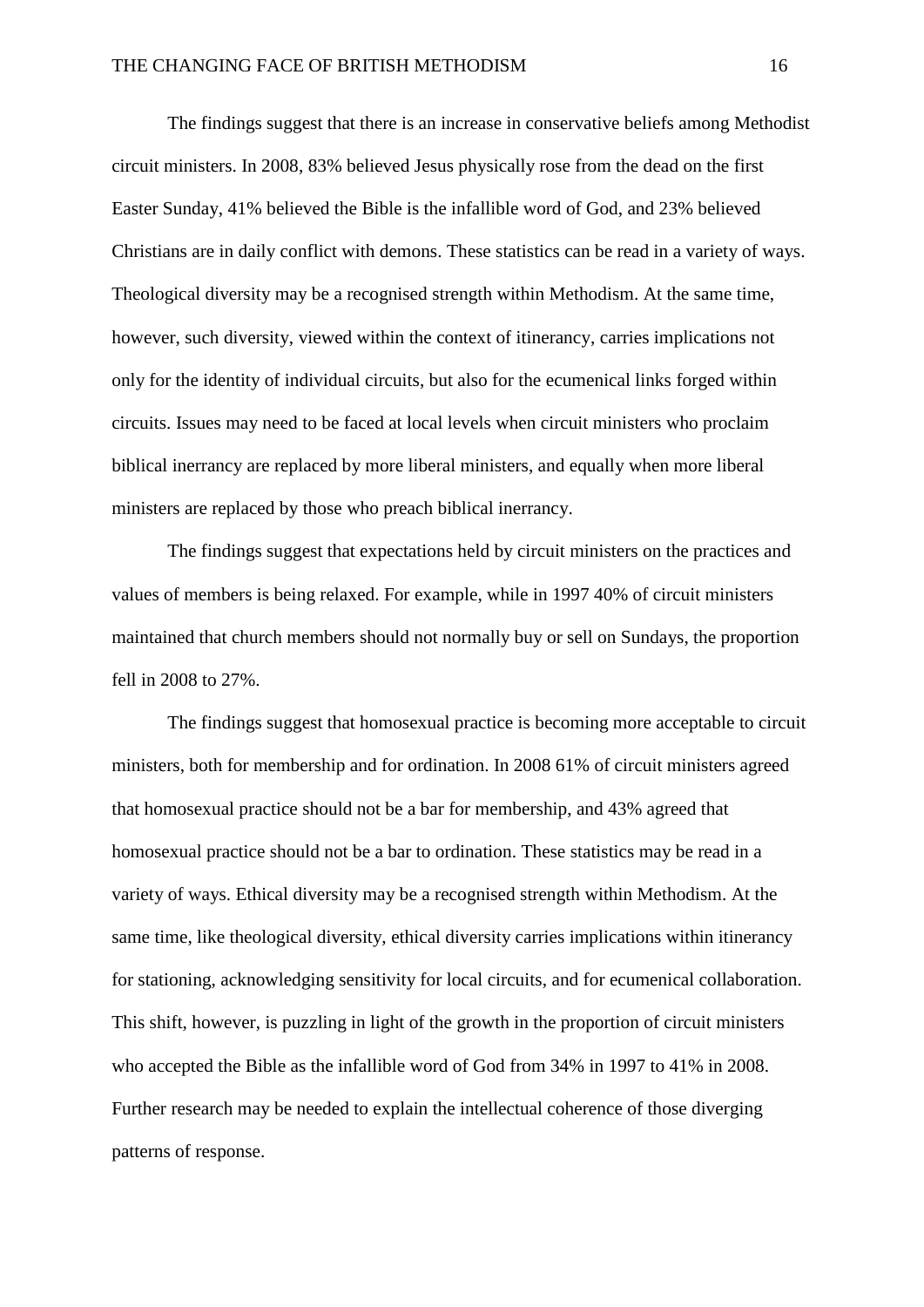The findings suggest that welcome for Methodist-Anglican unity is receding. Between 1997 and 2008 the proportion of circuit ministers who said that they would welcome Methodist-Anglican unity had fallen from 54% to 44%. These statistics may carry implications for the longer-term trajectory of Methodist partnering within the field of local ecumenical collaboration. If Methodism is not seeking alliances with the Anglican Church, then the future of Methodism may be tending toward alliances with those denominations and streams of Church that see themselves as more clearly differentiated from the Anglican Church.

When Haley established his initial study in 1997 he saw this as providing a baseline against which subsequent shifts in British Methodism could be mapped. The first replication of that original survey in 2008 has demonstrated and documented the interesting shift that had occurred over the 11-year period. Perhaps the time is right, during the inevitable reassessment that is needed following the impact of the coronavirus pandemic, to conduct the same survey for the third time.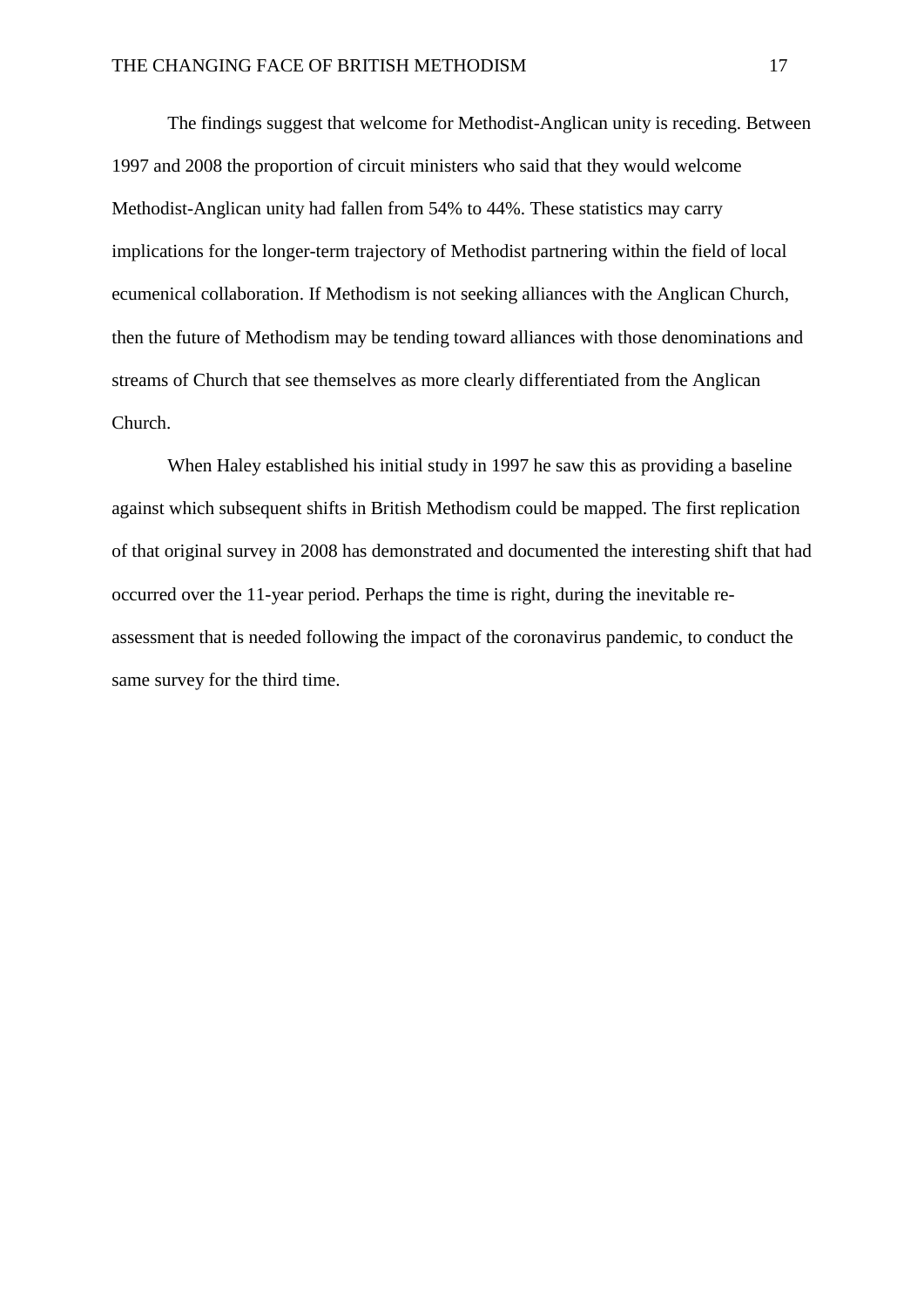#### **References**

- Francis, L. J., Robbins, M., & Astley, J. (2005). *Fragmented faith? Exposing the fault-lines in the Church of England*. Carlisle: Paternoster.
- Francis, L. J., & Village, A. (2015). Go and observe the sower: Seeing empirical theology at work. *Journal of Empirical Theology, 28*, 155-183. doi.org/10.1163/15709256- 12341325
- Haley, J. M., & Francis, L. J. (2006). *British Methodism: What circuit ministers really think.* Peterborough: Epworth.
- Kay, W. K. (2000). *Pentecostals in Britain.* Carlisle: Paternoster.
- Louden, S. H., & Francis, L. J. (2003). *The Naked Parish Priest: What priests really think they're doing*. London: Continuum.
- van der Ven, J. A. (1993). *Practical Theology: An empirical approach.* Kampen: Kok Pharos.
- van der Ven, J. A. (1998). *Education for reflective ministry.* Louvain: Peeters.
- Village, A. (2018). *The Church of England in the first decade of the twenty-first century*. New York: Palgrave McMillan. doi.org/10.1007/978-3-030-04528-9
- Village, A., & Francis, L. J. (2009). *The mind of the Anglican clergy: Assessing attitudes and beliefs in the Church of England.* Lampeter: Mellen.
- Village, A., Payne, V. J., & Francis, L. J. (2018). Testing the balanced affect model of clergy work-related psychological health: Replication among Anglican clergy in Wales. *Rural Theology*, *16*, 93-100. doi.org/10.1080/14704994.2018.1519918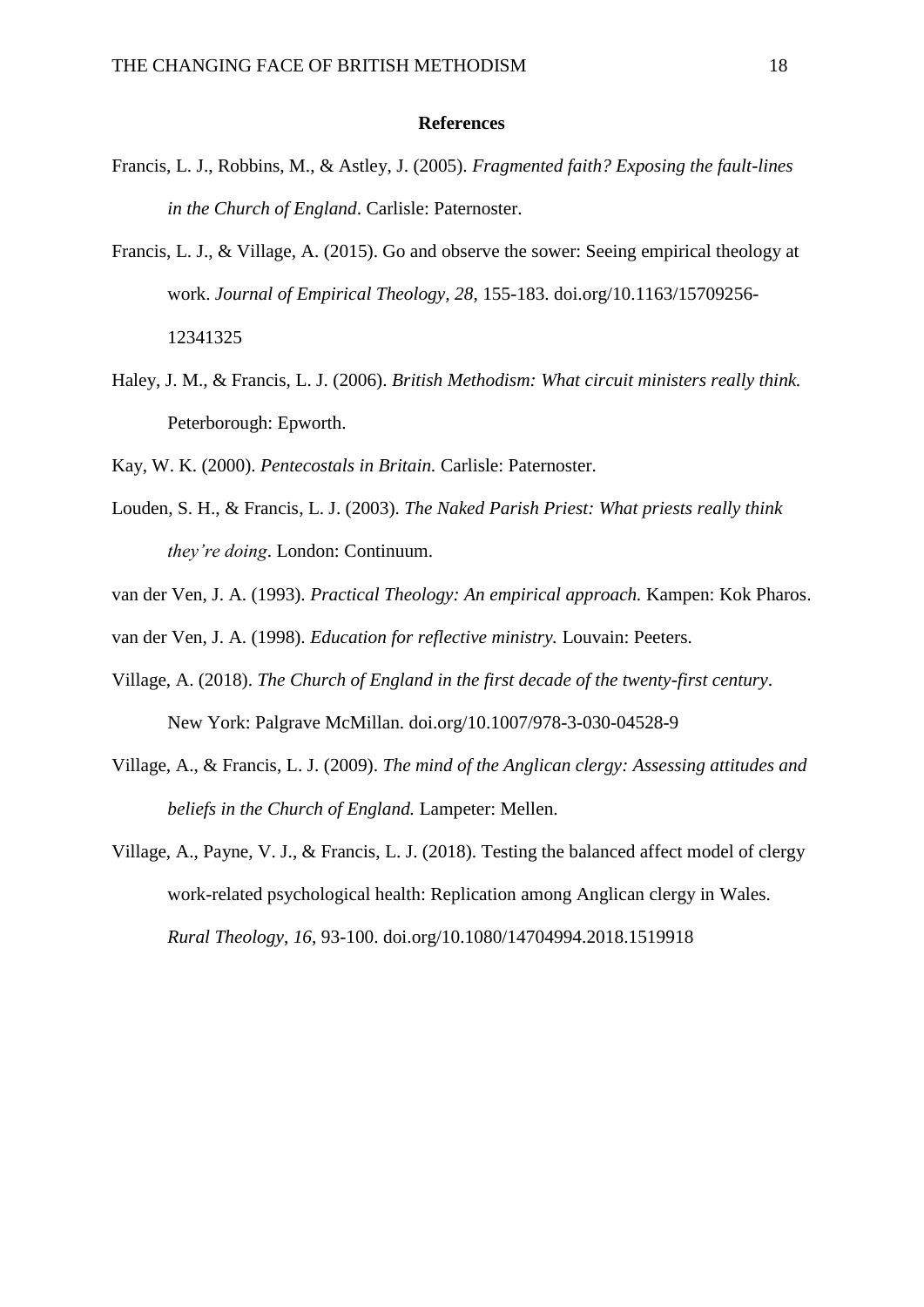*Methodist worship*

|                                                               | 1997 | 2008 |
|---------------------------------------------------------------|------|------|
|                                                               | $\%$ | %    |
| Methodist worship is often dull                               |      | 56   |
| Methodist ministers are generally good preachers              | 46   | 56   |
| Local preachers are generally good preachers                  | 23   | 33   |
| I spend too little time in preparation of sermons and worship | 52   | 46   |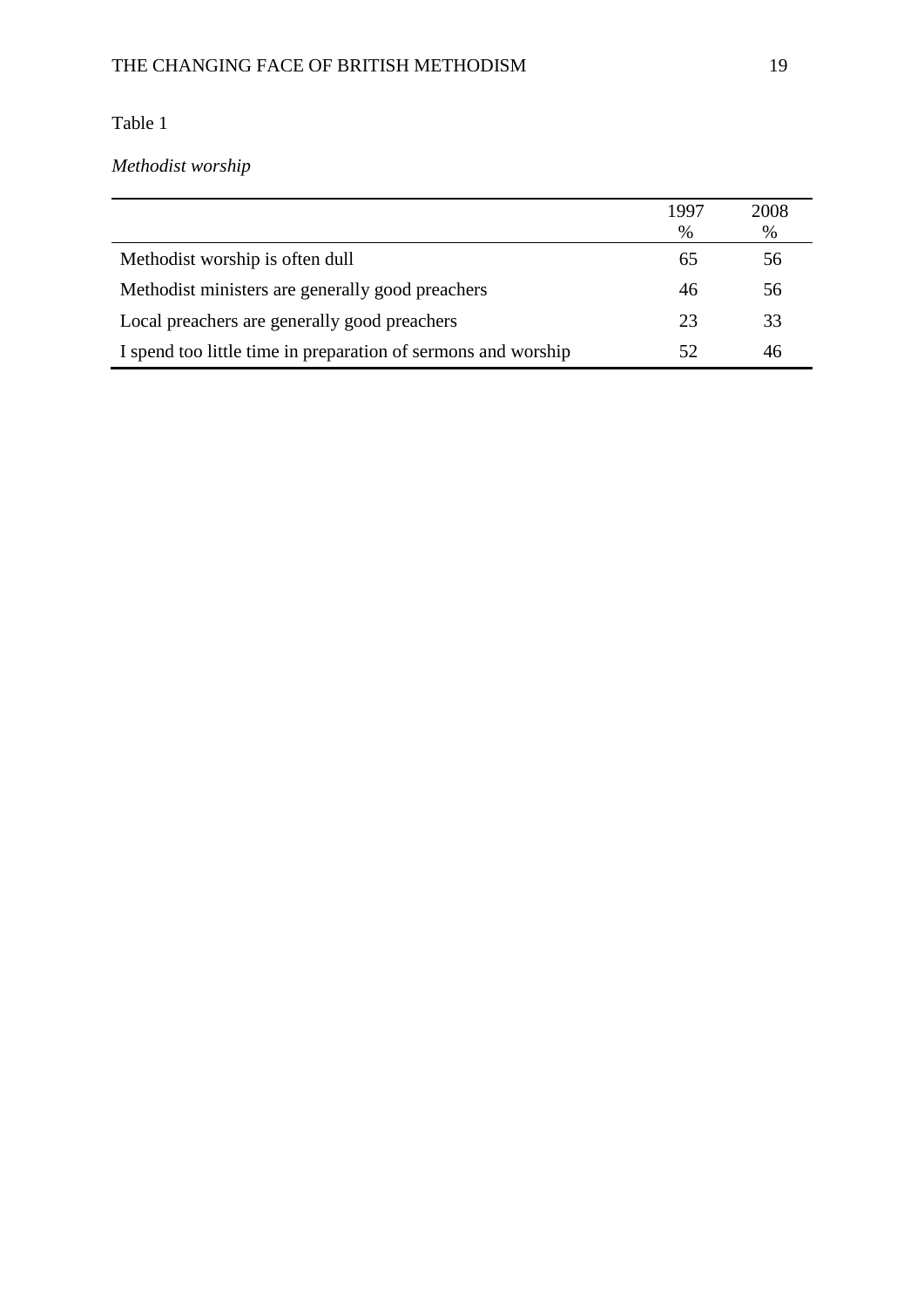*Identity of Methodist worship*

|                                                                      | 1997 | 2008 |
|----------------------------------------------------------------------|------|------|
|                                                                      | $\%$ | $\%$ |
| Singing traditional hymns is a vital part of my Christian ministry   | 74   | 59   |
| Using the hymns of Wesley in worship is important to me              | 55   | 42   |
| Methodist ministers should wear clerical collars for leading worship | 61   | 55   |
| Methodist ministers should wear vestments for Sunday worship         | 18   | 10   |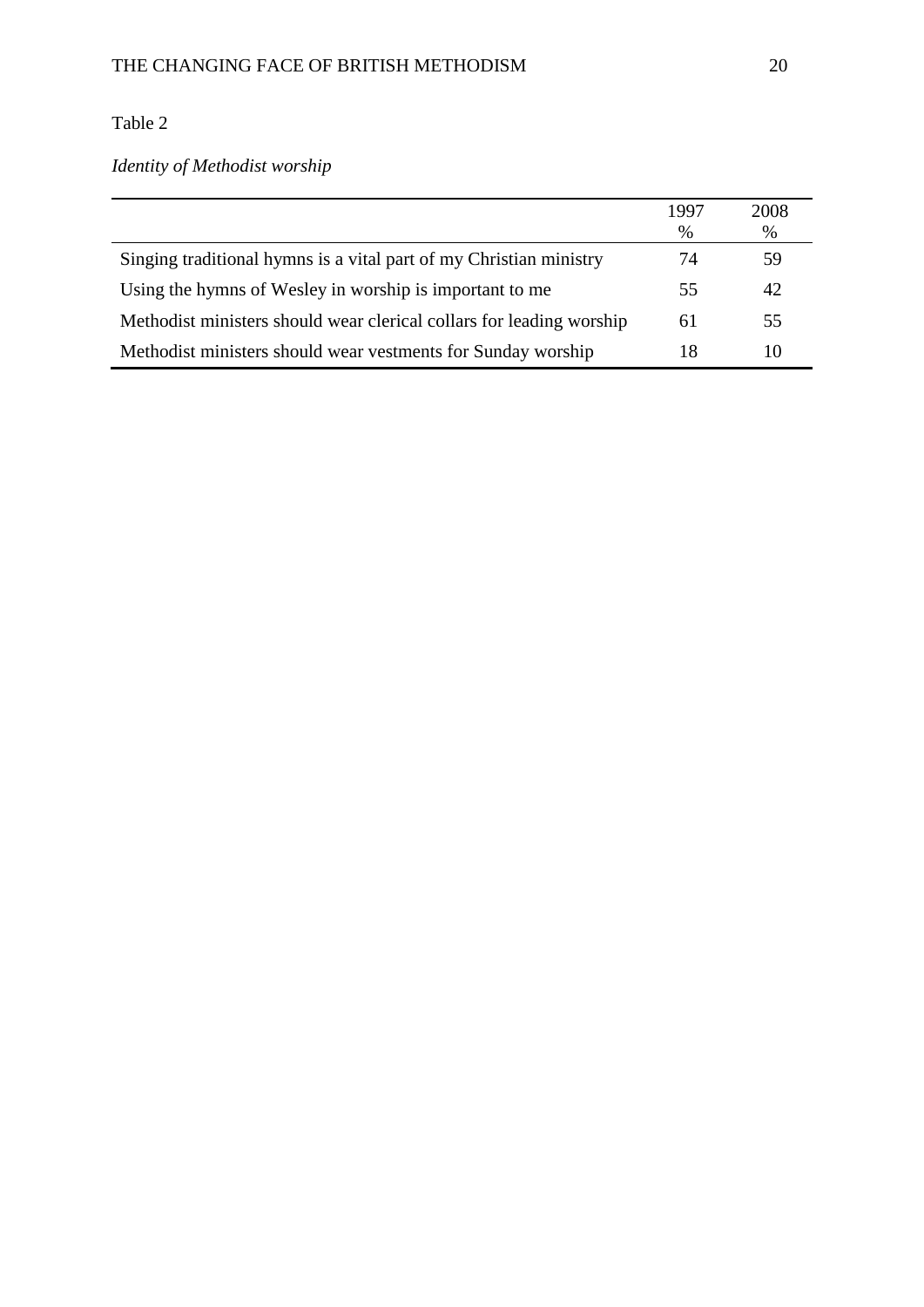*Communion*

|                                                                       | 1997 | 2008 |
|-----------------------------------------------------------------------|------|------|
|                                                                       | $\%$ | $\%$ |
| I would prefer weekly communion to be the norm                        | 37   | 25   |
| Children aged 7-11 years should be welcome to receive communion       | 87   | 95   |
| Children aged under 7 years should be welcome to receive<br>communion | 66   | 84   |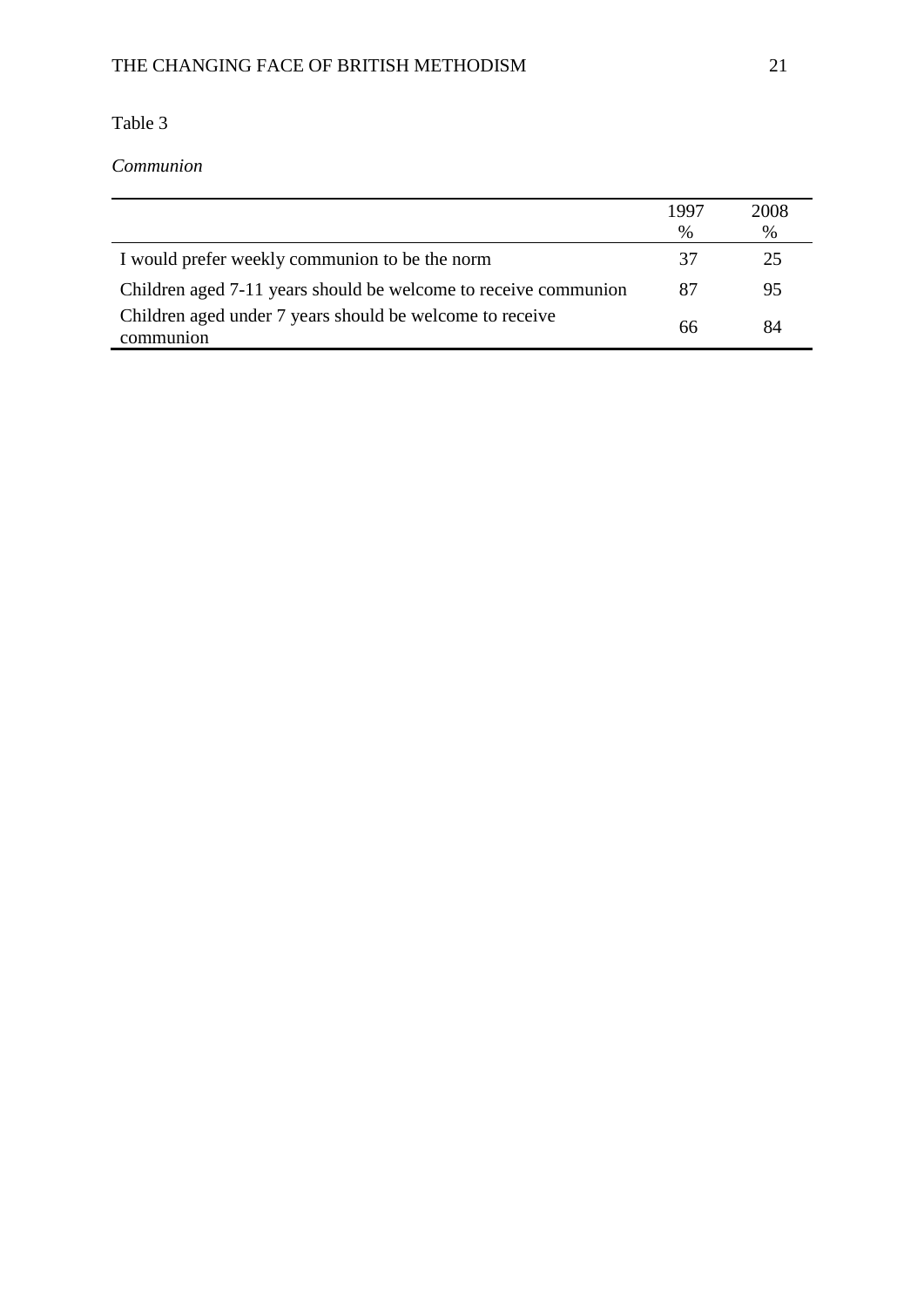*Work-life balance*

|                                                                      | 1997 | 2008 |
|----------------------------------------------------------------------|------|------|
|                                                                      | %    | %    |
| I am able to keep my private life and my ministerial duties separate | 36   | 45   |
| I spend too little time with my family                               | 58   | 53   |
| Most of my close friends are not members of my church                | 57   | 67   |
| I regularly take my weekly day off                                   | 59   | 70   |
| I regularly take my three quarterly days off                         | 24   | 34   |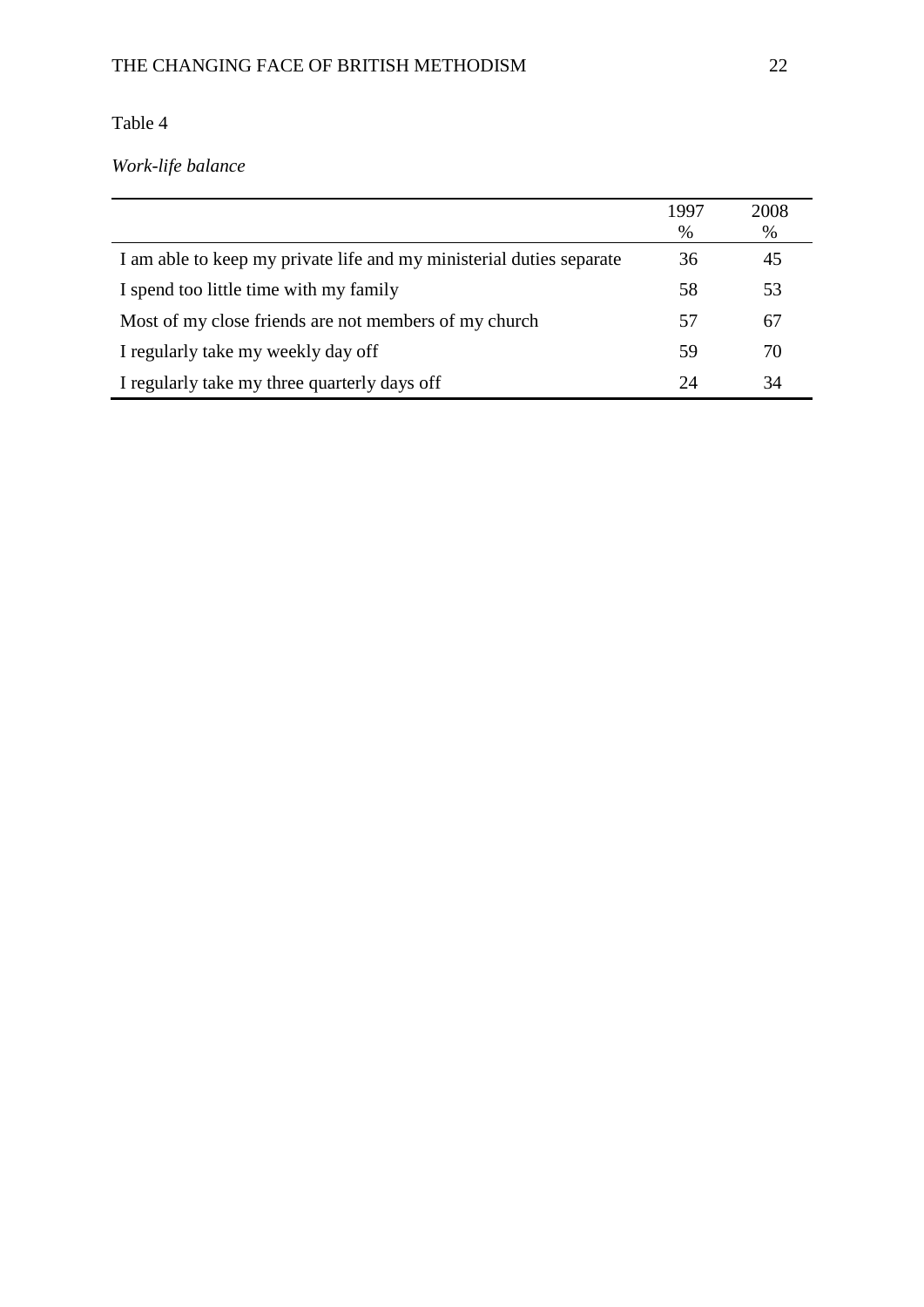*Work-related psychological wellbeing*

|                                                           | 1997          | 2008          |
|-----------------------------------------------------------|---------------|---------------|
|                                                           | $\frac{0}{0}$ | $\frac{0}{0}$ |
| I am successful in overcoming difficulties in my ministry | 59            | 67            |
| I am accomplishing many worthwhile things in my ministry  | 61            | 66            |
| I feel emotionally drained by my ministry                 |               | 42            |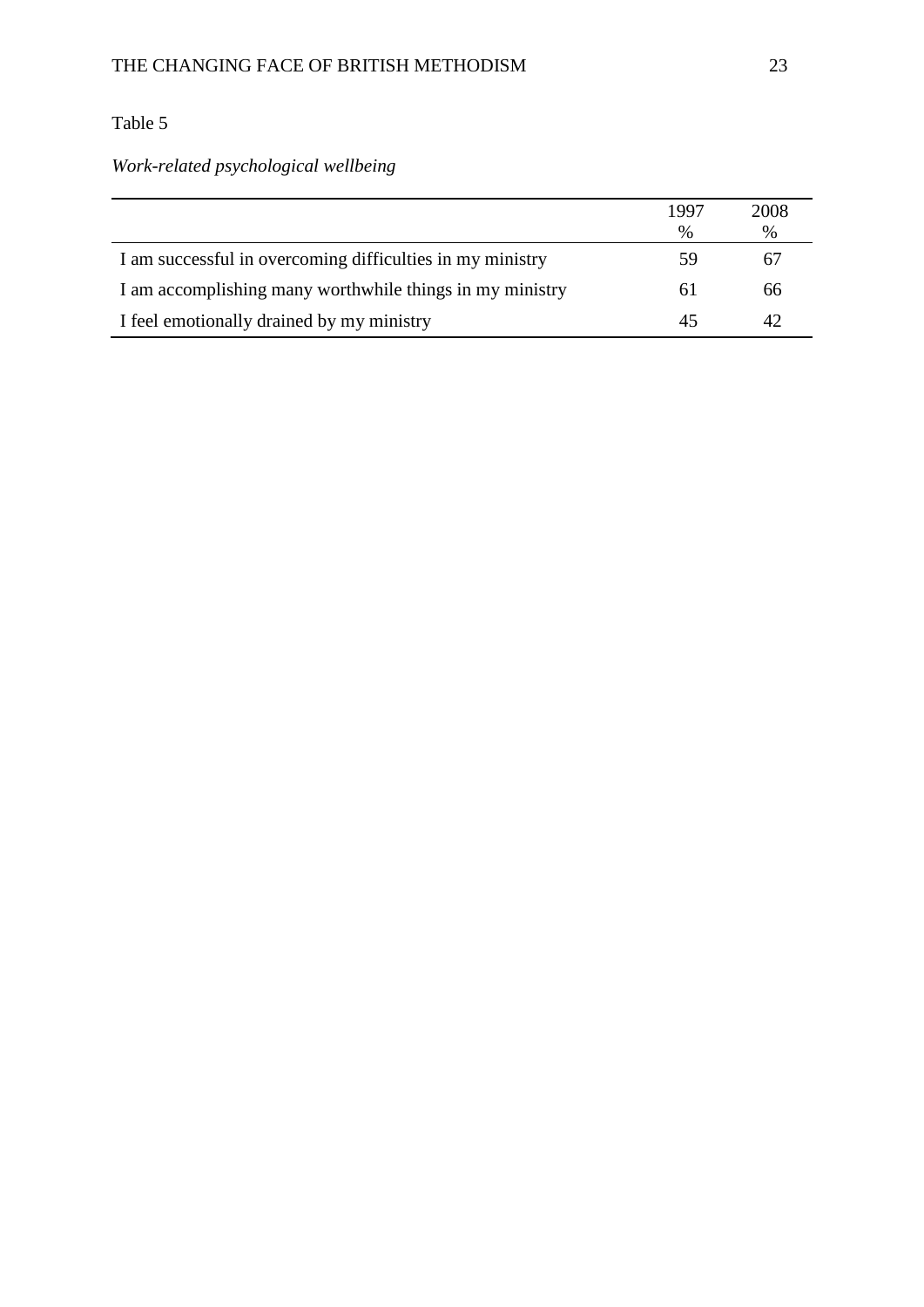### THE CHANGING FACE OF BRITISH METHODISM 24

# Table 6

# *Religious belief*

|                                                                | 1997 | 2008 |
|----------------------------------------------------------------|------|------|
|                                                                | $\%$ | $\%$ |
| Jesus physically rose from the dead on the first Easter Sunday | 75   | 83   |
| The Bible is the infallible word of God                        | 34   | 41   |
| I believe in the personal and visible return of Jesus          | 50   | 60   |
| I believe Christians are in daily conflict with demons         | 14   | 23   |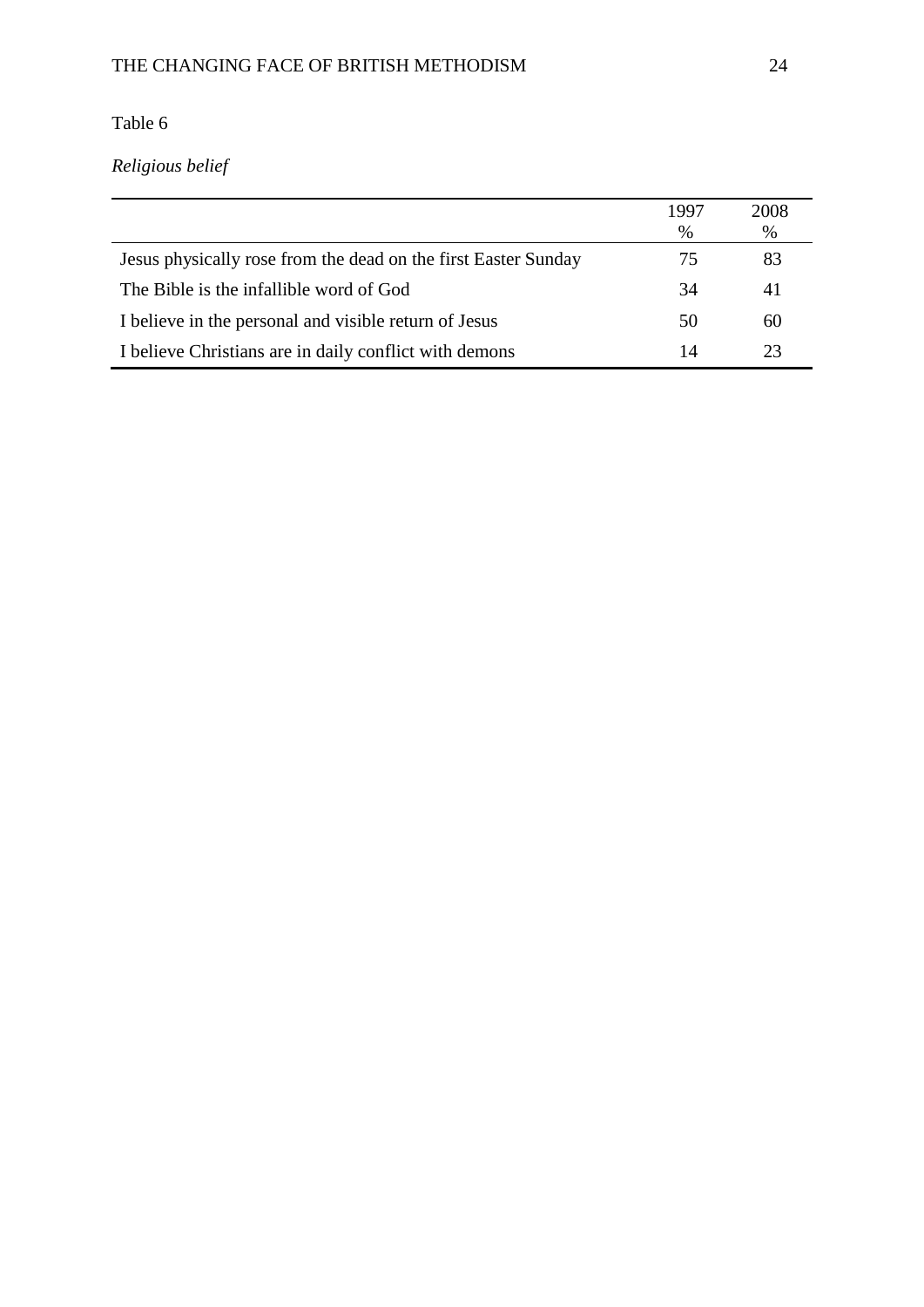*Expectations on members*

|                                                           | 1997 | 2008 |
|-----------------------------------------------------------|------|------|
|                                                           | $\%$ | %    |
| Church members should attend worship each Sunday          | 88   | 76   |
| Church members should not buy National Lottery tickets    | 64   | 47   |
| Church members should not smoke                           | 45   | 39   |
| Church members should not normally buy or sell on Sundays | 40   | 27   |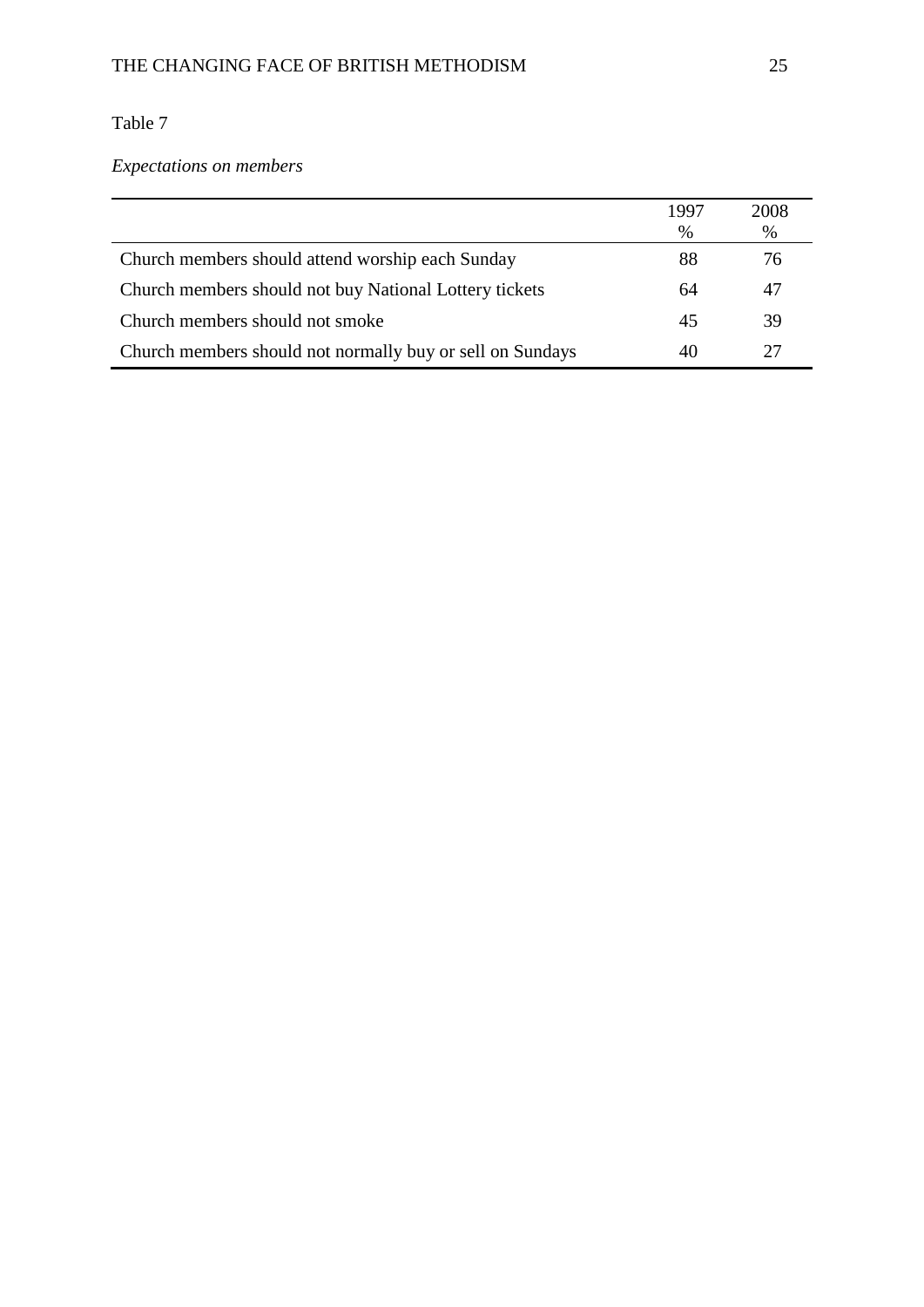*Attitude toward homosexuality*

|                                                           | 1997 | 2008 |
|-----------------------------------------------------------|------|------|
|                                                           | $\%$ | $\%$ |
| Homosexual orientation should not be a bar to ordination  | 80   | 81   |
| Homosexual orientation should not be a bar for membership | 90   | 91   |
| Homosexual practice should not be a bar to ordination     | 29   | 43   |
| Homosexual practice should not be a bar for membership    |      | 61   |